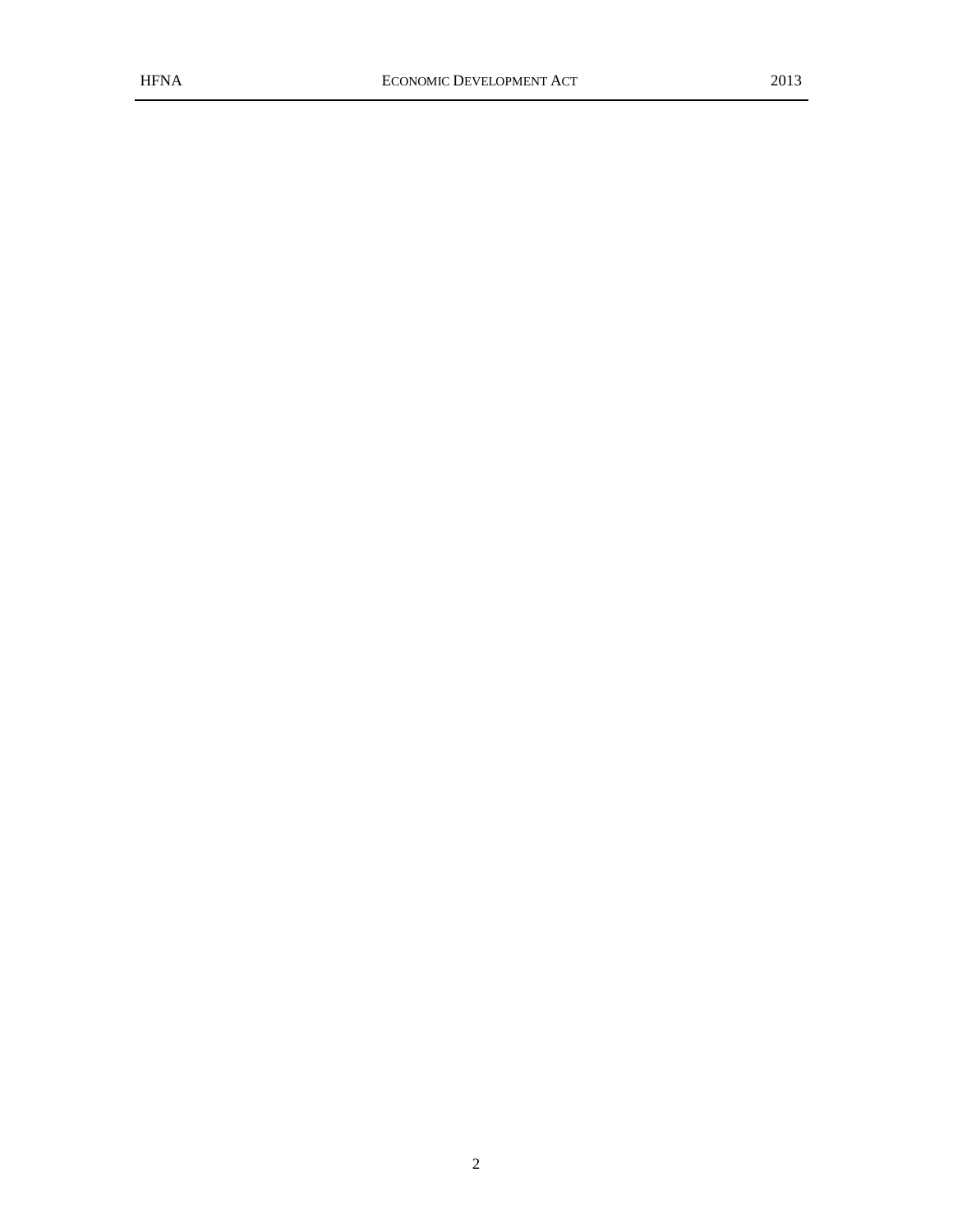## **REGISTRY OF LAWS CERTIFICATION**

**I certify that the** *Economic Development Act* **passed Third Reading in the Legislature on:**

**Chief Councillor Jeff Cook**

**\_\_\_\_\_\_\_\_\_\_\_\_\_\_\_\_\_\_\_\_\_\_\_\_\_\_\_\_\_\_\_\_\_\_\_\_\_\_\_**

**\_\_\_\_\_\_\_\_\_\_\_\_\_\_\_\_\_\_\_\_\_\_\_\_\_\_\_\_\_\_\_\_\_\_\_\_\_\_\_**

**\_\_\_\_\_\_\_\_\_\_\_\_\_\_\_\_\_\_\_\_\_\_\_\_\_\_\_\_\_\_\_\_\_\_\_\_\_\_**

**\_\_\_\_\_\_\_\_\_\_\_\_\_\_\_\_\_\_\_\_\_\_\_\_\_\_\_\_\_\_\_\_\_\_\_\_\_\_**

**\_\_\_\_\_\_\_\_\_\_\_\_\_\_\_\_\_\_\_\_\_\_\_\_\_\_\_\_\_\_\_\_\_\_\_\_\_\_**

**\_\_\_\_\_\_\_\_\_\_\_\_\_\_\_\_\_\_\_\_\_\_\_\_\_\_\_\_\_\_\_\_\_\_\_\_\_\_**

**I certify that the** *Economic Development Act* **is enacted as law on:**

**Ta'yii Hawilth Derek Peters**

**I certify that the** *Economic Development Act* **came into force on:**

**Law Clerk Connie Waddell**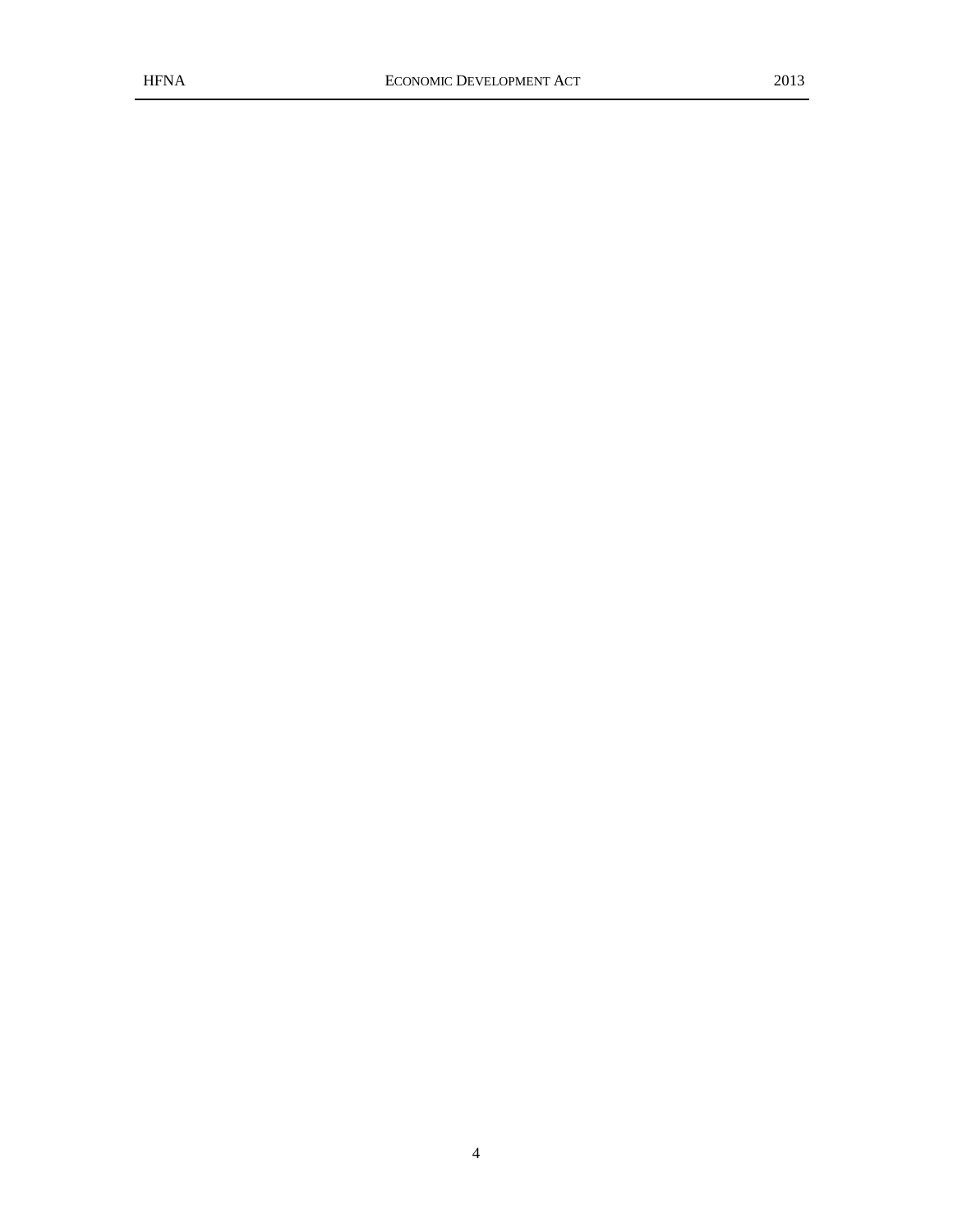## **ECONOMIC DEVELOPMENT ACT**

#### *Contents*

#### **PART 1 – INTRODUCTORY PROVISIONS**

- Definitions
- Economic development mission
- Economic development values
- Application

#### **PART 2 – ECONOMIC DEVELOPMENT ADMINISTRATION**

- Overseeing Huu-ay-aht economic development
- Role of Executive Council
- Finance Committee consultation
- Economic development committee mandate
- Composition and operations
- Duties and powers
- Accountability
- Economic development officer
- Duties of economic development officer
- Delegation authority

#### **PART 3 – HUU-AY-AHT BUSINESS ENTERPRISE PLANNING**

- Business mandates
- Economic development plan
- Feasibility study
- Business plan
- Approval of new Huu-ay-aht business enterprises
- Implementation of business plans
- Huu-ay-aht consultation

#### **PART 4 – GOVERNANCE AND FISCAL AGREEMENT**

- Executive Council authority
- Terms of agreement

#### **PART 5 – DIRECTION BY RESOLUTION**

- Direction by Executive Council
- Consultation
- Tabling direction
- Notification of implementation
- Restriction
- Implementation
- Best interests

#### **PART 6 – DIRECTORS AND OFFICERS**

- Definitions
- Duty of care of directors and officers
- Duty to comply
- Reliance on statements
- Disclosure of interest in contract
- Time for disclosure
- Continuing disclosure
- Obligation to assist auditor
- Obligation to indemnify
- Regulations under this Part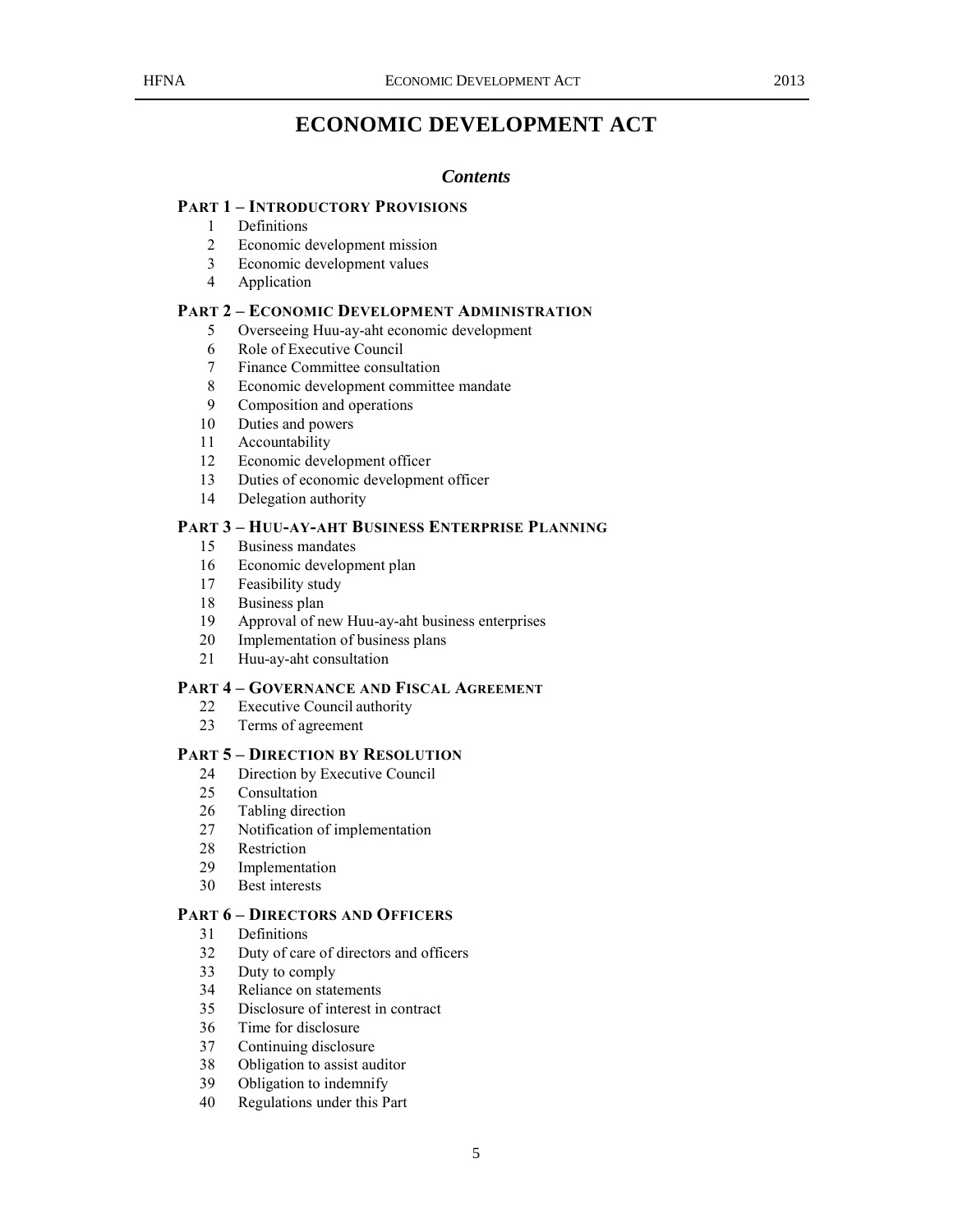## **PART 7 – PROHIBITIONS**

- Definitions
- Separation of politics and business
- Prohibited and permitted businesses

## **PART 8 – GENERAL**

- Power to make regulations
- Termination of agreement after referendum
- Offences

## **PART 9 – TRANSITIONAL PROVISION AND CONSEQUENTIAL AMENDMENTS**

- Transition
- 55 Consequential Amendments
	- Commencement

#### **SCHEDULE**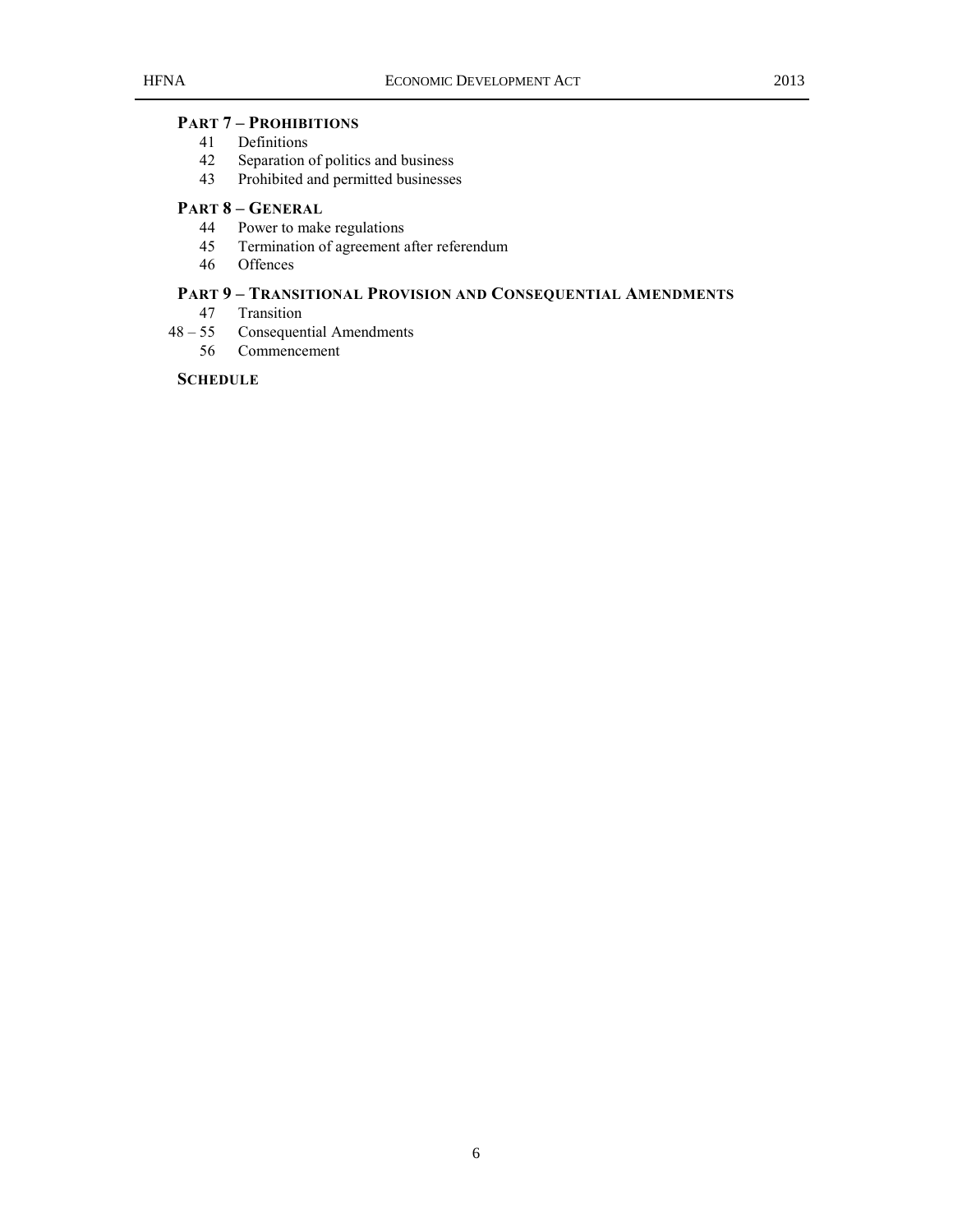### **Note to Reader**

The *Economic Development Act* sets out the framework for government to oversee and manage Huu-ayaht economic development in a manner similar to the framework in other Maa-nulth First Nations. The Huu-ay-aht interest in business enterprises is arranged through a governance and fiscal agreement ("agreement") between Huu-ay-aht First Nations, the Huu-ay-aht Development Corporation representing the HFN Development Limited Partnership, and each operating limited partnership as set out in the schedule to the Act.

The terms of the agreement include quarterly reporting to Executive Council and monthly reporting to the HFN Development Limited Partnership. Executive Council may direct a Huu-ay-aht business enterprise on a major decision if it is defined in the agreement as one requiring Executive Council approval. Executive Council and senior government members may not give any direction that interferes with an operational decision (defined in the Act) of the business enterprise, or a decision made by officers, managers or employees of a business enterprise made within the scope of their business authority.

The Economic Development Committee, which provided advice to Executive Council in accordance with the *Financial Administration Act*, is continued under this Act. In addition, an economic development officer role is established. The Ec Dev Committee may direct the officer to prepare a feasibility study for new business opportunities or a business plan for an approved business, among other duties required of the officer under the Act.

An economic development plan must be prepared by the Ec Dev Committee, reviewed by Executive Council and approved by the Legislature by March 31, 2014, again on March 31, 2016 and every 4 years afterwards. The plan requires, among other provisions,

- reports from operating limited partnerships,
- overviews of new business opportunities, and
- a communication plan for Huu-ay-aht citizens on the state of economic development.

Executive Council may recommend new business opportunities to the Legislature to be included in an economic development plan after considering the recommendation of the Ec Dev Committee.

A new business opportunity approved in principle by the Legislature and included in the economic development plan, among other requirements, may be implemented by resolution of Executive Council as part of an existing or new operating limited partnership, or as a business owned and operated by a Huu-ay-aht citizen.

Officers and directors of business enterprises are no longer subject to the *Code of Conduct and Conflict of Interest Act* but are governed by the duty of care and conflict of interest disclosure provisions of the Act as well as the policies established by the business enterprises.

The Huu-ay-aht Tribunal may resolve disputes arising under the agreement. Executive Council may terminate the agreement after 3 months' notice if, after a referendum, 60 % of eligible voters vote to terminate the agreement.

Offences in the Act for a business enterprise include: operating outside its business mandate, conducting activities outside its stated annual plan, not complying with the agreement or not complying with applicable laws. A director or officer of the business enterprise who authorizes the prohibited action of a business enterprise is also liable for an offence. In addition, directors and officers may be subject to offences for breaching their duty of care and failing to disclose conflicts of interest.

A senior member of government may be liable for an offence for interfering with an operational decision of a Huu-ay-aht business enterprise or a decision made by an officer, manager or employee of a business enterprise.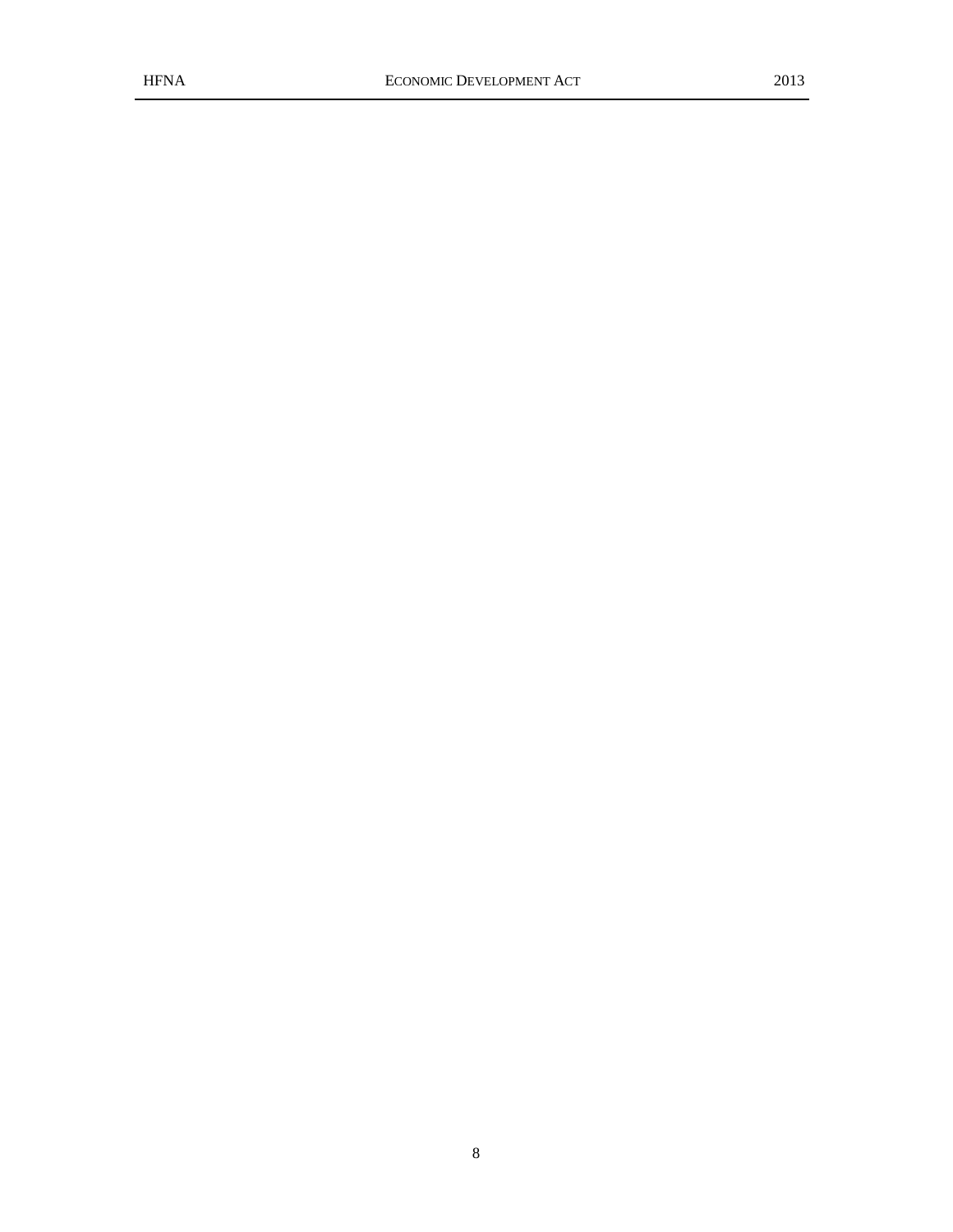The Legislature enacts as follows:

## **PART 1 –INTRODUCTORY PROVISIONS**

#### **Definitions**

- **1** In this Act:
	- **"annual plan"** has the meaning given to that expression in the governance and fiscal agreement;
	- **"board of directors' operational manual"** means the board of directors' operational manual set out in section 6.6 of the governance and fiscal agreement;
	- "**business mandate**" means the nature of business the Huu-ay-aht business enterprise is mandated to engage in under section 15;
	- **"business plan"** means a business plan prepared in accordance with section 18;
	- **"Economic Development Committee"** means the economic development committee as continued by section 8;
	- **"economic development officer**" means the individual appointed under section 12;
	- **"economic development plan"** means the plan and any updates to that plan approved by the Legislature in accordance with section 5 (2);
	- **"feasibility study"** means a feasibility study prepared in accordance with section 17;
	- **"governance and fiscal agreement"** means the agreement entered into by Executive Council, the HFN Development Limited Partnership and each operating limited partnership in accordance with section 22;
	- **"HDC board"** means the board of directors of the Huu-ay-aht Development Corporation;
	- **"HFN Development Limited Partnership"** means the Huu-ay-aht Development Limited Partnership registered under the *Partnership Act* (British Columbia) under registration number 553540-11;
	- **"Huu-ay-aht business enterprise"** means the HFN Development Limited Partnership, Huu-ay-aht Development Corporation, each operating limited partnership, the general partner of each operating limited partnership and any other Huu-ay-aht corporation or limited partnership which becomes a party to the governance and fiscal agreement and the applicable business mandate for each of them;
	- **"Huu-ay-aht corporation"** means a corporation incorporated under federal or provincial law, all the shares or interests of which are owned legally and beneficially by the Huu-ay-aht First Nations, a Huu-ay-aht settlement trust, another Huu-ay-aht corporation or any combination of those entities;
	- **"Huu-ay-aht Development Corporation"** means the general partner of the HFN Development Limited Partnership;

**"operating board"** means the board of directors of an operating general partner;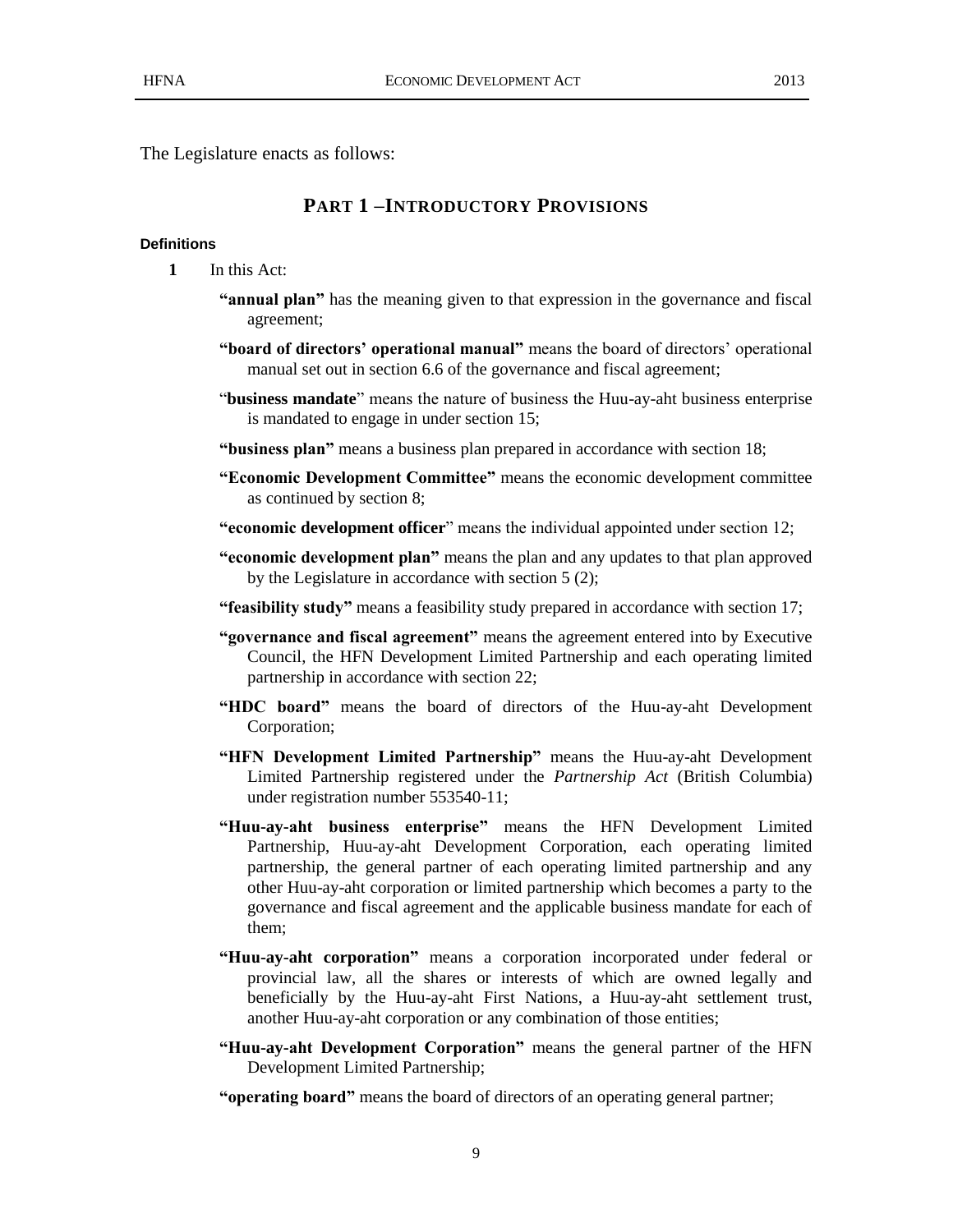- **"operating general partner"** means the general partner of an operating limited partnership;
- **"operating limited partnership"** means a limited partnership registered under the *Partnership Act* (British Columbia),
	- (a) the interest of which is 51% or more owned legally and beneficially by the HFN Development Limited Partnership, and
	- (b) which is identified in Column 1 of the table in the Schedule as a limited partnership, other than the HFN Development Limited Partnership;

**"Treaty"** means Treaty as defined in the *Interpretation Act*.

#### **Economic development mission**

- **2** The mission of Huu-ay-aht First Nations economic development is to
	- (a) develop diverse, sustainable and profitable businesses for the Huu-ay-aht First Nations and Huu-ay-aht citizens that respect the history, culture and traditions of the Huu-ay-aht First Nations and the environment in which we live,
	- (b) actively seek, secure and promote economic initiatives that will enhance the prosperity of Huu-ay-aht First Nations and the quality of life and employment of Huu-ay-aht citizens, and
	- (c) assist in building the capacity of Huu-ay-aht citizens to be successful entrepreneurs.

#### **Economic development values**

- **3** To fulfill its purpose, this Act is intended to uphold the following values:
	- (a) Huu-ay-aht business enterprises will, to the greatest extent possible, be selfsufficient and independent of the financial resources of the Huu-ay-aht First Nations in their operation;
	- (b) Huu-ay-aht business enterprises will, to the greatest extent possible having regard to the values stated in this section, operate profitably and in a manner that provides a reasonable return on the investment the Huu-ay-aht First Nations has made in those Huu-ay-aht business enterprises;
	- (c) Huu-ay-aht business enterprises will be allowed to operate free from political interference;
	- (d) Huu-ay-aht business enterprises will operate transparently and be held accountable to their owners, the Huu-ay-aht First Nations;
	- (e) Huu-ay-aht business enterprises will operate within and comply with the governance and fiscal agreement, the applicable annual plan and all applicable laws:
	- (f) Huu-ay-aht business enterprises will engage in economic development that is socially, economically and environmentally sustainable and that respects our history and the heritage, culture and traditions of our people, our Ha'houlthee (traditional territory) and the environment within which we live;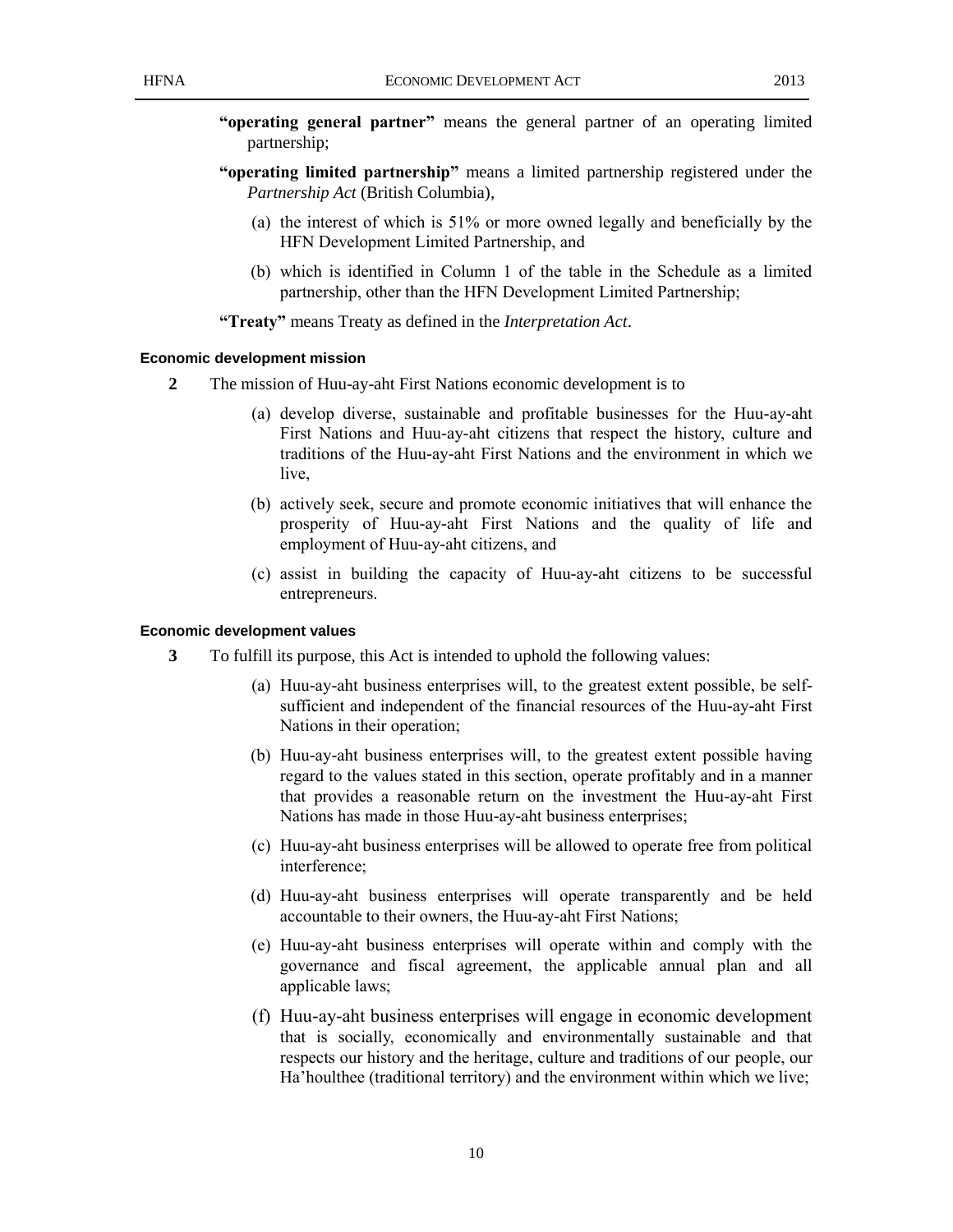- (g) Huu-ay-aht business enterprises will use commercially reasonable efforts to maximize the employment and contracting opportunities of other Huu-ay-aht business enterprises, businesses owned or operated by Huu-ay-aht citizens and Huu-ay-aht citizens, access training opportunities for Huu-ay-aht citizens in order that they be qualified to accept such employment and obtain practical economic benefits for the Huu-ay-aht First Nations and Huu-ay-aht citizens;
- (h) Huu-ay-aht business enterprises will institute and maintain an employment policy governed by the principle of preferential hiring of Huu-ay-aht citizens, subject to demonstrable levels of adequate skills and capabilities, to the greatest extent reasonably possible, but consistent with all applicable laws and with optimum efficiency in the operation of those Huu-ay-aht business enterprises;
- (i) without limiting paragraphs (g) and (h), each Huu-ay-aht business enterprise will
	- (i) if the Huu-ay-aht business enterprise is contracting for work or services, engage other Huu-ay-aht business enterprises or other businesses owned or operated by Huu-ay-aht citizens, to provide such work or services, subject to demonstrable levels of adequate skills and capabilities and the provision of that work or those services on commercially reasonable terms,
	- (ii) work closely with its clients, contractors and suppliers to maximize employment and economic opportunities for Huu-ay-aht business enterprises, businesses owned or operated by Huu-ay-aht citizens and Huu-ay-aht citizens who are tradespersons and contractors with demonstrable levels of adequate skills and capabilities, and
	- (iii) to the extent that there are training programs sponsored directly or indirectly by a Huu-ay-aht business enterprise or in which the Huu-ayaht business enterprise is participating in some manner and which might be of benefit to other Huu-ay-aht business enterprises, businesses owned or operated by Huu-ay-aht citizens or Huu-ay-aht citizens, attempt to secure such trainee spaces for suitably qualified Huu-ay-aht citizens as may be available.

#### **Application**

**4** This Act is enacted under sections 13.11.1, 13.12.1 and 13.12.2 of Chapter 13 *Governance of the Maa-nulth Treaty* and the *Government Act* and applies to all Huuay-aht corporations and Huu-ay-aht business enterprises.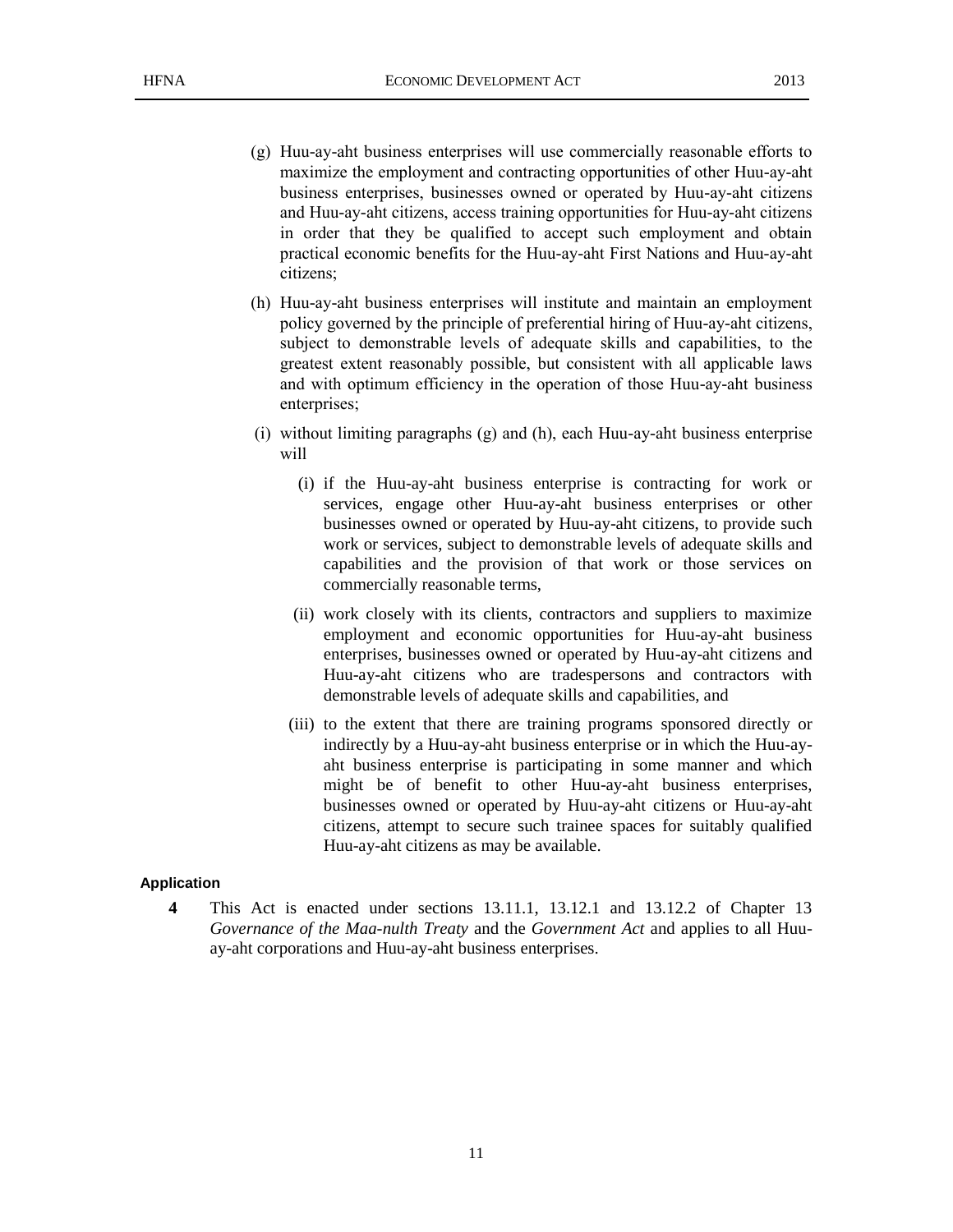## **PART 2 –ECONOMIC DEVELOPMENT ADMINISTRATION**

#### **Overseeing Huu-ay-aht economic development**

- **5** (1) Subject to subsection (2) and (3), Executive Council is responsible for overseeing Huu-ay-aht economic development.
	- (2) By March 31, 2014, the Legislature must
		- (a) consider an economic development plan recommended by Executive Council under section 6 (d), and
		- (b) approve an economic development plan.
	- (3) By March 31, 2016, and every following  $4<sup>th</sup>$  year, the Legislature must
		- (a) consider an economic development plan recommended by Executive Council under section 6 (d), and
		- (b) approve an economic development plan.

#### **Role of Executive Council**

- **6** Without limiting section 5 and in accordance with this Act, Executive Council's oversight responsibility for economic development includes the following:
	- (a) recommending to the Legislature which new business opportunities should be approved in principle and included in the economic development plan, after considering the recommendation of the Economic Development Committee made under section 10 (d);
	- (b) determining which new business opportunities
		- (i) should be implemented and owned or operated by an existing or new operating limited partnership on behalf of Huu-ay-aht First Nations,
		- (ii) should be left to be developed and owned or operated by a Huu-ay-aht citizen and, if applicable, which Huu-ay-aht citizen should be offered the opportunity, or
		- (iii) should not be implemented or pursued

after considering the recommendation of the Economic Development Committee made under section 10 (e);

- (c) negotiating
	- (i) rights under the Treaty, and
	- (ii) other agreements for the Huu-ay-aht,

that may impact economic development for the Huu-ay-aht First Nations or Huu-ay-aht citizens;

- (d) reviewing and, if acceptable, recommending for approval by the Legislature the proposed economic development plan prepared in accordance with section 10 (b):
- (e) reviewing and, if acceptable, approving the annual financial statements of the HFN Development Limited Partnership, after considering the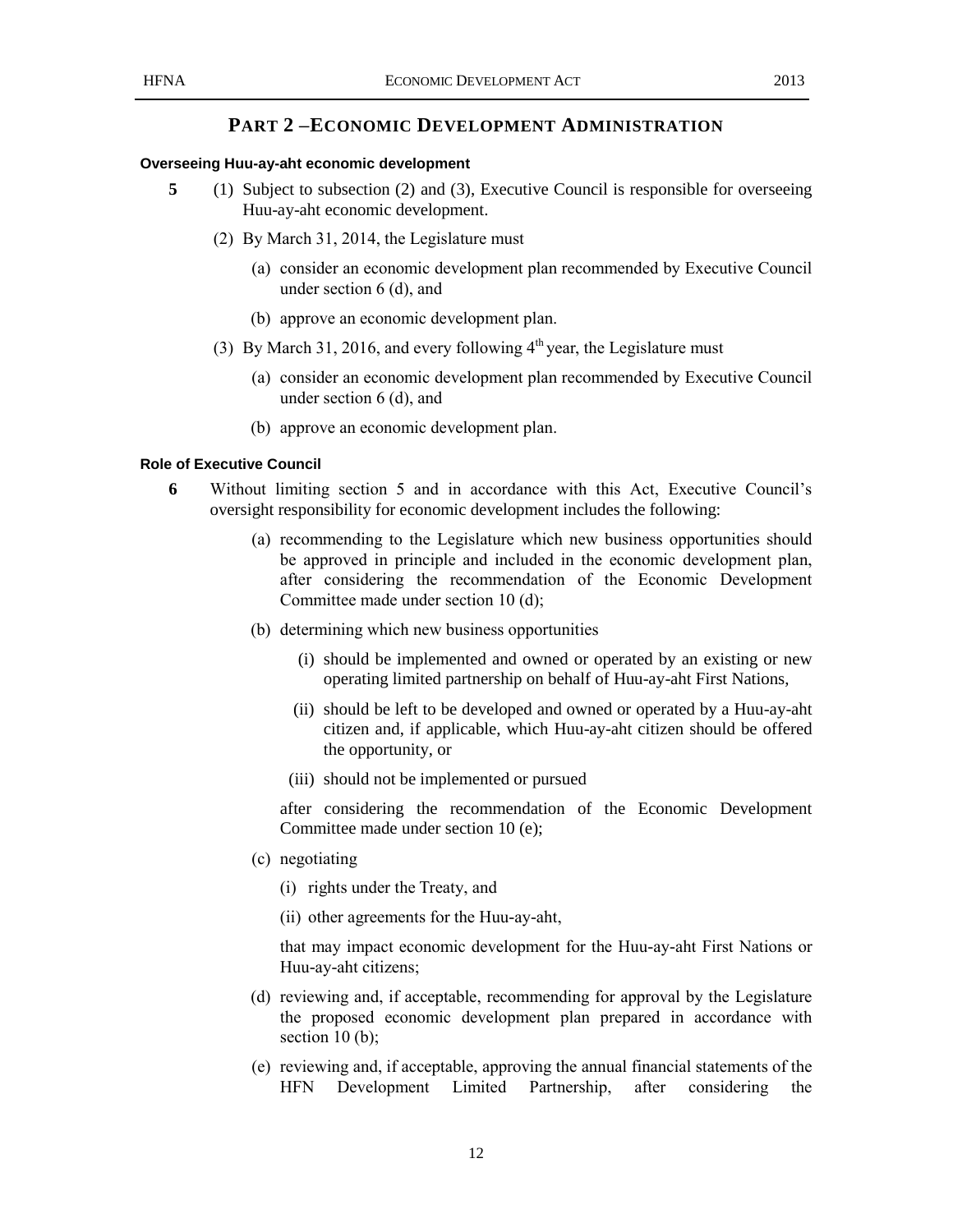recommendations of the Economic Development Committee made under section 10 (i);

- (f) approving the negotiating mandate for, the terms of, and entering into, any agreements on behalf of the Huu-ay-aht First Nations that are necessary or desirable to establish new business relationships with other persons in order to pursue new business opportunities to be owned or operated by an existing or new operating limited partnership;
- (g) establishing, by regulation, minimum financial performance requirements that Huu-ay-aht business enterprises are expected to meet for their business sustainability.

#### **Finance Committee consultation**

- **7** (1) Before making a decision requiring the approval of Executive Council under the governance and fiscal agreement or before making any other economic development decision with financial implications for the Huu-ay-aht, Executive Council must
	- (a) refer the matter to Finance Committee for its review, and
	- (b) must consider any comments or recommendations provided by Finance Committee in respect of any financial implications for Huu-ay-aht.
	- (2) The Finance Committee may engage independent consultants, technical experts or other persons to advise the committee under subsection (1).

#### **Economic Development Committee mandate**

- **8** (1) The Economic Development Committee existing on the day immediately preceding the date that this Act comes into force is continued.
	- (2) The mandate of the Economic Development Committee is to provide information to assist Executive Council in fulfilling its oversight responsibilities for economic development and reporting to Executive Council on economic development activities of the Huu-ay-aht First Nations.

#### **Composition and operations**

- **9** (1) The Economic Development Committee is composed of
	- (a) a chair appointed by the Chief Councillor,
	- (b) the Ta'yii Hawilth,
	- (c) the economic development officer, and
	- (d) at least 2 and not more than 5 other individuals appointed by Executive Council who
		- (i) are not members of Executive Council, and
		- (ii) bring particular expertise or other considerations to the Economic Development Committee.
	- (2) The members appointed under subsection (1) (d) may include individuals who are not Huu-ay-aht citizens, provided that a majority of the Economic Development Committee members are Huu-ay-aht citizens.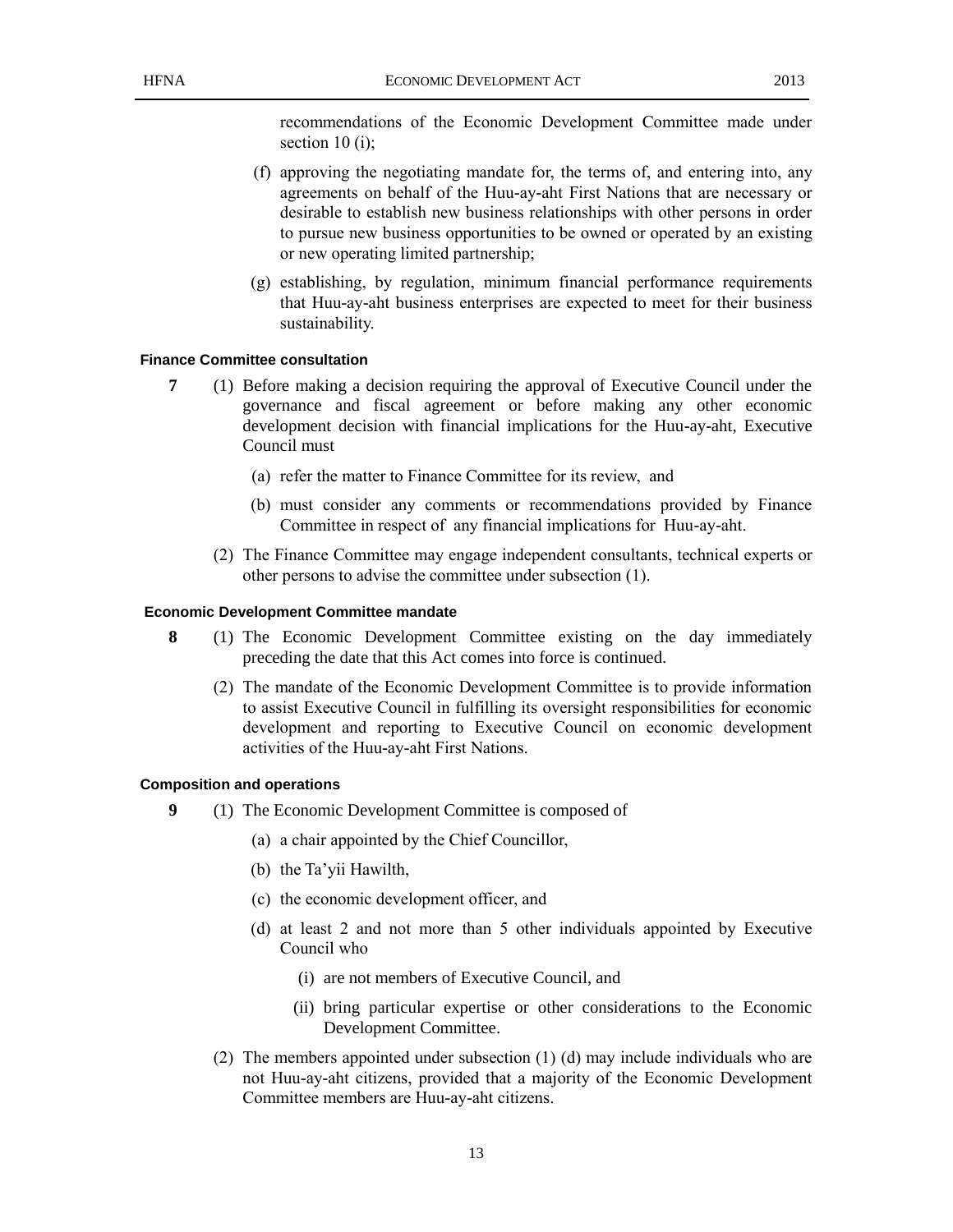- (3) For certainty, the Economic Development Committee must include a majority of individuals who are not members of the Executive Council.
- (4) The Economic Development Committee must meet at least six times each year.
- (5) The Executive Director must provide the Economic Development Committee with the administrative support and the resources for engaging consultants, technical experts and other persons the Economic Development Committee reasonably requires to fulfill its responsibilities under this Act.

#### **Duties and powers**

- **10** Without limiting section 8, the powers, duties and functions of the Economic Development Committee include the following:
	- (a) providing advice to Executive Council on Executive Council negotiations involving
		- (i) rights under the Treaty, and
		- (ii) other agreements for the Huu-ay-aht,

that may impact on economic development for the Huu-ay-aht First Nations or Huu-ay-aht citizens;

- (b) developing, in conjunction with the HDC board and with the assistance of the economic development officer, a proposed economic development plan in accordance with section 16 for review by Executive Council and approval by the Legislature;
- (c) providing direction to the economic development officer concerning the research and development of new business opportunities to be owned or operated by an existing or new operating limited partnership or by a Huu-ayaht citizen;
- (d) reviewing feasibility studies and recommending to Executive Council which new business opportunities should be approved in principle by Executive Council and included in the economic development plan;
- (e) reviewing business plans and recommending to Executive Council which new business opportunities
	- (i) should be implemented and owned or operated by an existing or a new operating limited partnership on behalf of the Huu-ay-aht First Nations,
	- (ii) should be left to be developed and owned or operated by a Huu-ay-aht citizen and, if applicable, which Huu-ay-aht citizen should be offered the opportunity, or
	- (iii) should not be implemented or pursued;
- (f) providing direction to the economic development officer, if applicable, regarding negotiating new business relationships with other persons as may be necessary or desirable in order to pursue new business opportunities approved by Executive Council under section 6 (b) to be owned or operated by an existing or new operating limited partnership and the terms of any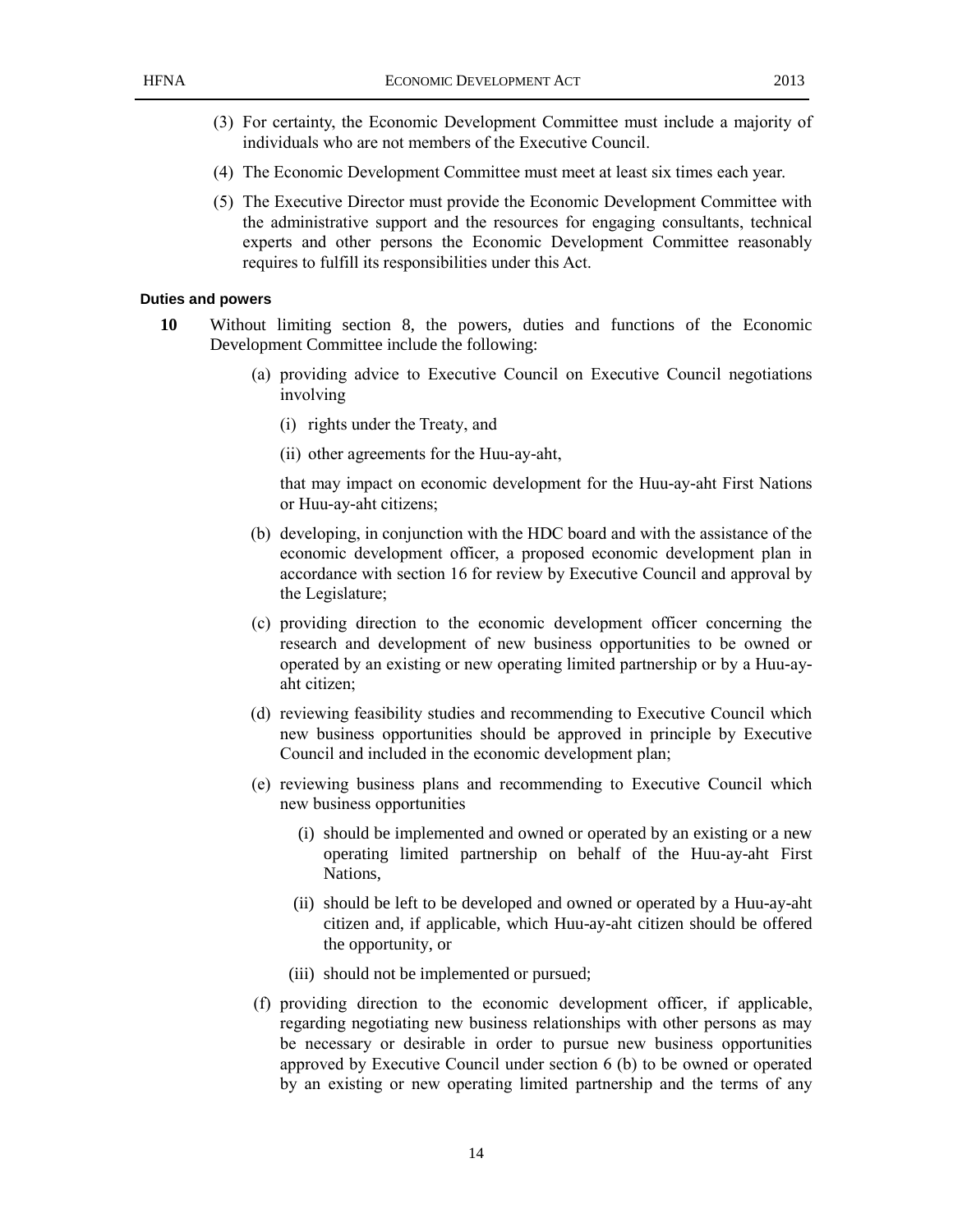agreements that are necessary or desirable to establish those new business relationships for approval by Executive Council under section 6 (f);

- (g) directing administrative staff and any consultants, technical experts or other persons engaged to assist the Economic Development Committee to carry out its duties and responsibilities under this Act;
- (h) communicating with and providing appropriate information to Huu-ay-aht citizens concerning the economic development of the Huu-ay-aht First Nations, Huu-ay-aht business enterprises and the economic development plan in accordance with the approved communications plan;
- (i) reviewing and providing recommendations to Executive Council on the annual financial statements of the HFN Development Limited Partnership and the operating limited partnerships;
- (j) other duties assigned by Executive Council.

#### **Accountability**

**11** The Economic Development Committee must report to Executive Council by written report at meetings of Executive Council when requested by the Chief Councillor or the chair of the Economic Development Committee.

#### **Economic development officer**

- **12** (1) The position of economic development officer is established.
	- (2) Subject to spending authority, the Executive Director must appoint an economic development officer.
	- (3) If the position of economic development officer is vacant, the Executive Director must assign a director or manager to carry out the powers, duties and functions of the economic development officer.
	- (4) The powers, duties and functions of an economic development officer under subsection (3) are in addition to the existing powers, duties and functions of the director or manager.

#### **Duties of economic development officer**

- **13** The economic development officer has the following powers, duties and functions:
	- (a) manage economic development activities of the Huu-ay-aht;
	- (b) at the request of the chair of the Economic Development Committee and consistent with the approved communications plan, report on economic development activities by written report at meetings of the
		- (i) People's Assembly,
		- (ii) Legislature, and
		- (iii) Executive Council;
	- (c) provide the Economic Development Committee with information and technical or logistical support that may be necessary or desirable for the Economic Development Committee to advise Executive Council on negotiations involving rights under the Treaty, and other agreements for the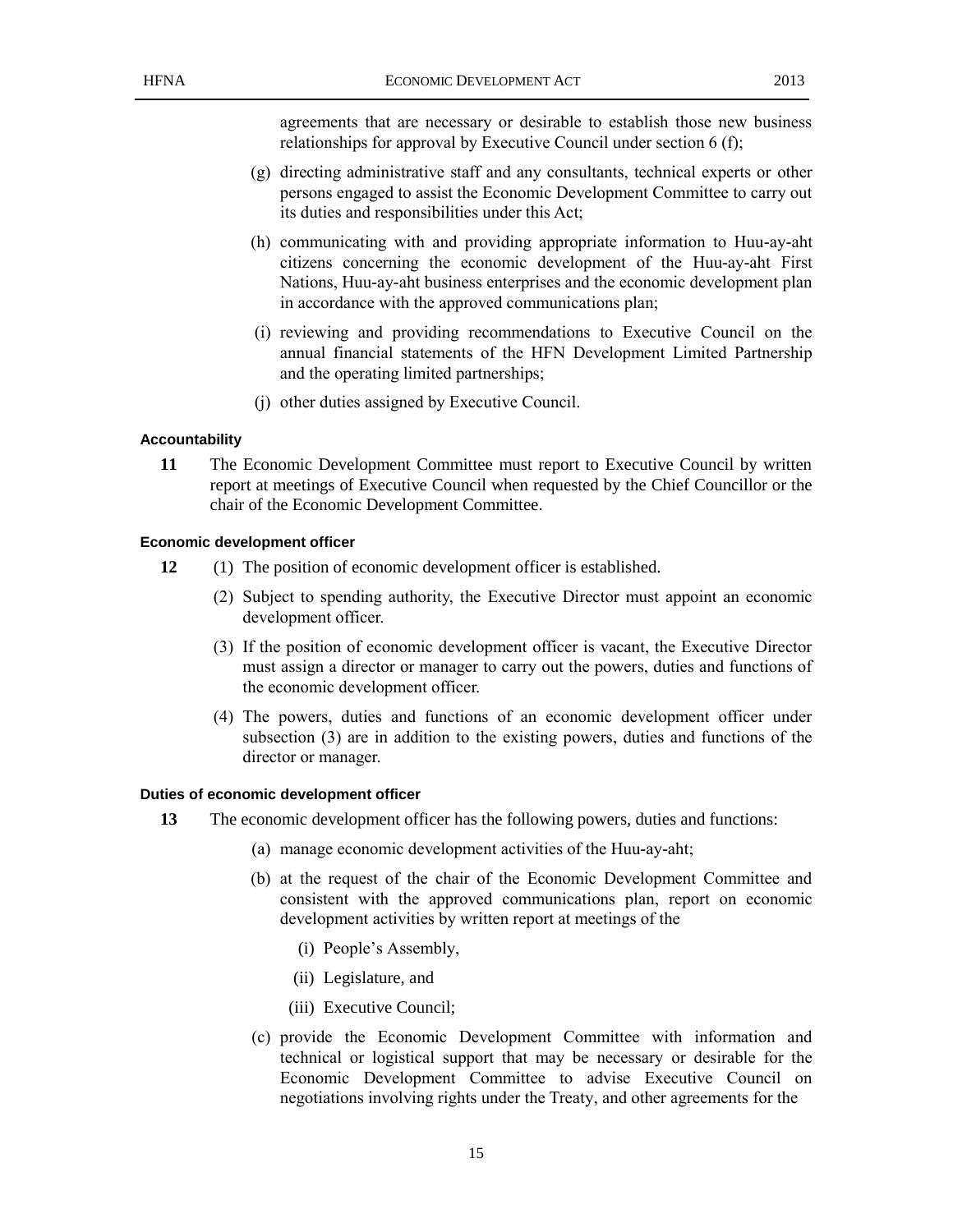Huu-ay-aht, that may impact economic development for the Huu-ay-aht First Nations or Huu-ay-aht citizens;

- (d) assist the operating limited partnerships in developing business relationships with other persons on behalf of the Huu-ay-aht First Nations;
- (e) identify, research and report to the Economic Development Committee on any new business opportunities to be developed and owned or operated by an existing or new operating limited partnership or by a Huu-ay-aht citizen;
- (f) prepare feasibility studies and business plans or review feasibility studies prepared by a Huu-ay-aht business enterprise, as directed by the Economic Development Committee;
- (g) negotiate, as directed by the Economic Development Committee, new business relationships with other persons as may be necessary or desirable in order to pursue new business opportunities approved by Executive Council under section 6 (b) to be owned or operated by an existing or new operating limited partnership and the terms of any agreements that are necessary or desirable to establish those new business relationships for approval by Executive Council under section 6 (f);
- (h) identify and apply for grants or funding available from Canada, British Columbia or other persons for First Nations economic development, for other types of economic development or for developing business opportunities;
- (i) assist the Economic Development Committee and the HDC board in developing a proposed economic development plan for review by Executive Council and approval by the Legislature;
- (j) provide an updated copy of the board of directors' operational manual to the Law Clerk each year for deposit in the Registry of Laws and Official Records.
- (k) consistent with the approved communications plan, provide Huu-ay-aht citizens with information concerning any new business opportunities identified under paragraph (e) that Executive Council has
	- (i) determined will not be implemented and owned or operated by an existing or new operating limited partnership, and
	- (ii) ordered under section 19 (1) (c) that the new business opportunity is better suited to be owned or operated by a Huu-ay-aht citizen;
- (l) consistent with the approved communications plan, provide Huu-ay-aht citizens with business development and entrepreneurship information;
- (m) consistent with the approved communications plan, provide Huu-ay-aht citizens with information concerning business planning and financing strategies for businesses to be developed, owned or operated by Huu-ay-aht citizens;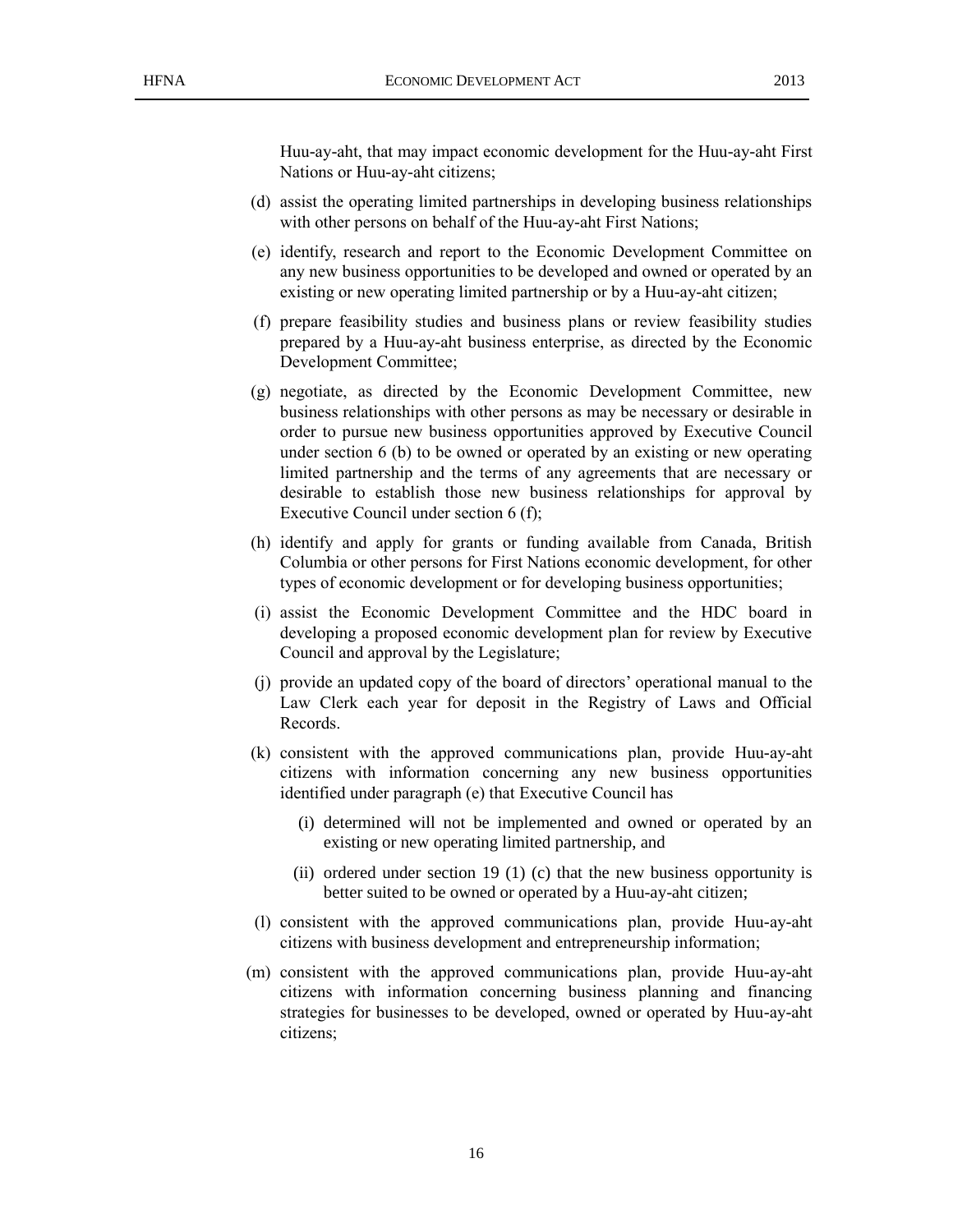- (n) perform any additional duties or exercise any additional powers assigned to the economic development officer
	- (i) under this or any other Huu-ay-aht legislation, or
	- (ii) by the Executive Director.

#### **Delegation authority**

- **14** (1) On approval of the Executive Director, the economic development officer may, in writing, delegate, with or without conditions, any of his or her powers, duties or functions but that delegation does not relieve the economic development officer from the responsibility of ensuring the delegated powers, duties and functions are properly carried out.
	- (2) The economic development officer must not delegate the power to delegate under this section.

## **PART 3 – HUU-AY-AHT BUSINESS ENTERPRISE PLANNING**

#### **Business mandates**

- **15** (1) The business mandate for each Huu-ay-aht business enterprise named in Column 1 of the table in the Schedule is set out in Column 3 of that table next to its name and registration number.
	- (2) A Huu-ay-aht business enterprise must only engage in activities that
		- (a) reasonably fall within its business mandate or that are necessarily ancillary or incidental to that business mandate,
		- (b) are set out in its annual plan or are necessarily ancillary or incidental to those activities,
		- (c) are in compliance with the governance and fiscal agreement, and
		- (d) are in compliance with all applicable laws.

#### **Economic development plan**

- **16** (1) The economic development plan approved by the Legislature under section 5 (2) must contain the following:
	- (a) a comprehensive plan for all communications regarding economic development for the following 4 years including how the Economic Development Committee will inform Huu-ay-aht citizens regarding the current status of economic development for the Huu-ay-aht First Nations and its Huu-ay-aht business enterprises and the strategic plan for economic development;
	- (b) a statement concerning the strategic plan for economic development for the Huu-ay-aht First Nations for the following 4 years and, having regard to the mission set out in section 2 and the values set out in section 3, the goals, objectives and financial performance and employment targets hoped to be achieved by the Huu-ay-aht First Nations and Huu-ay-aht business enterprises in that time period;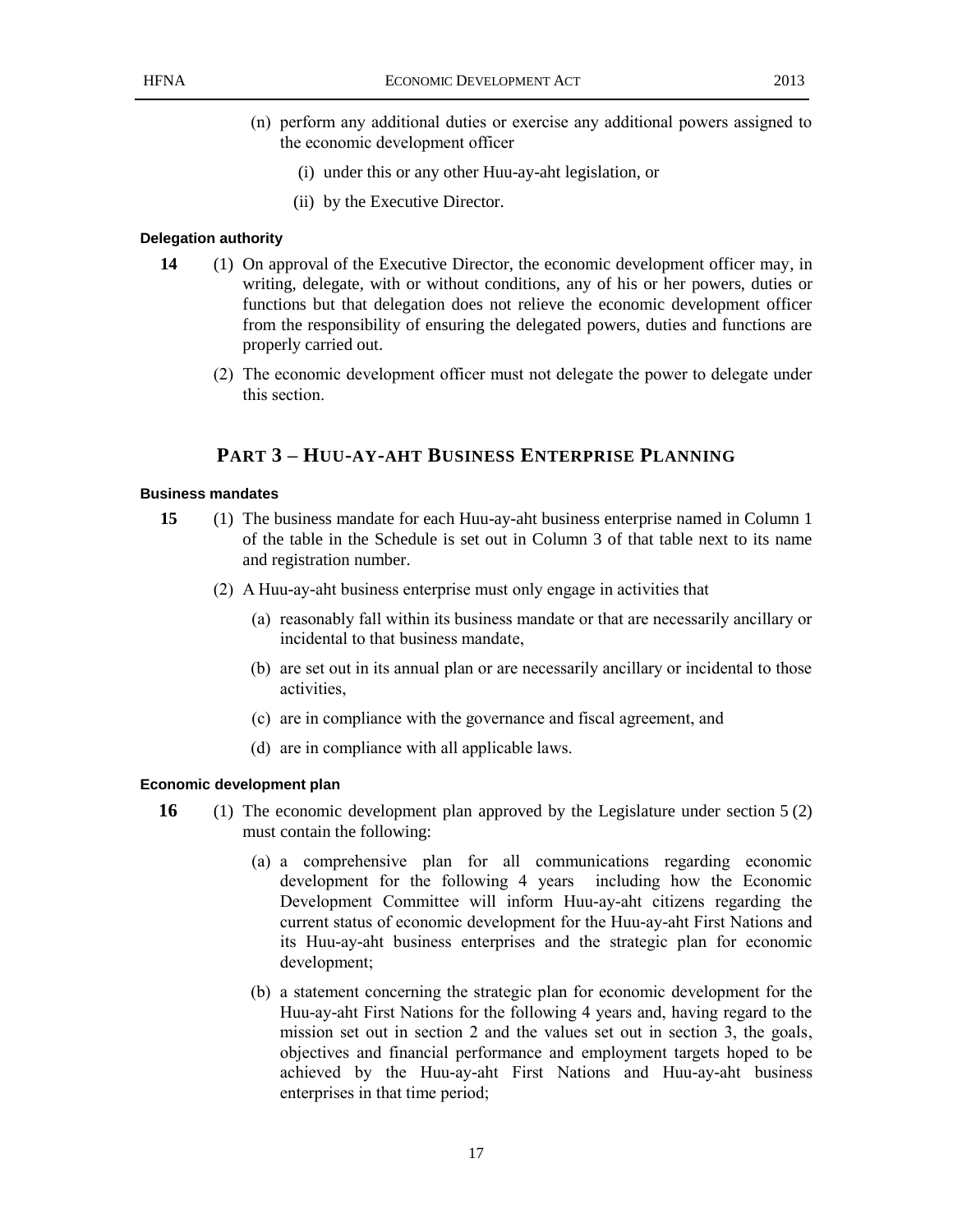- (c) a report from each operating limited partnership setting out the current status of
	- (i) how that operating limited partnership is fulfilling its business mandate,
	- (ii) the financial results of that operating limited partnership's operations for the preceding 2 fiscal years,
	- (iii) the number of Huu-ay-aht citizens employed by that operating limited partnership and the full time equivalent of their positions during the reporting period,
	- (iv) the number of contracting and training opportunities provided by that limited partnership to other Huu-ay-aht business enterprises, businesses owned or operated by Huu-ay-aht citizens and to Huu-ayaht citizens during the reporting period, and
	- (v) how the information provided under subparagraphs (i) to (iv) compares to the information reported for those subparagraphs in the previous economic development plan for that operating limited partnership;
- (d) the plan, including financial performance and employment targets, of each operating limited partnership for the following 4 years on how it intends to
	- (i) fulfill its business mandate,
	- (ii) increase its revenues and profitability,
	- (iii) increase the number of Huu-ay-aht citizens employed by that operating limited partnership and increase the full time equivalent of those positions, and
	- (iv) increase the number of contracting and training opportunities provided by that limited partnership to other Huu-ay-aht business enterprises, to businesses owned or operated by Huu-ay-aht citizens and to Huu-ayaht citizens;
- (e) a brief overview of each new business opportunity
	- (i) for which a feasibility study has been prepared, and
	- (ii) which the Legislature, after considering the recommendation of Executive Council made under section 6 (a), approves in principle;
- (f) the priority of each new business opportunity referred to in paragraph (e);
- (g) a brief overview of each new business opportunity currently being researched, or which should be researched, by the economic development officer.
- (2) The economic development plan must be updated by the Economic Development Committee, in conjunction with the HDC board and with the assistance of the economic development officer, at least on an annual basis and those updates must be reviewed by Executive Council and approved by the Legislature if acceptable, after considering any recommendation of Executive Council concerning the update.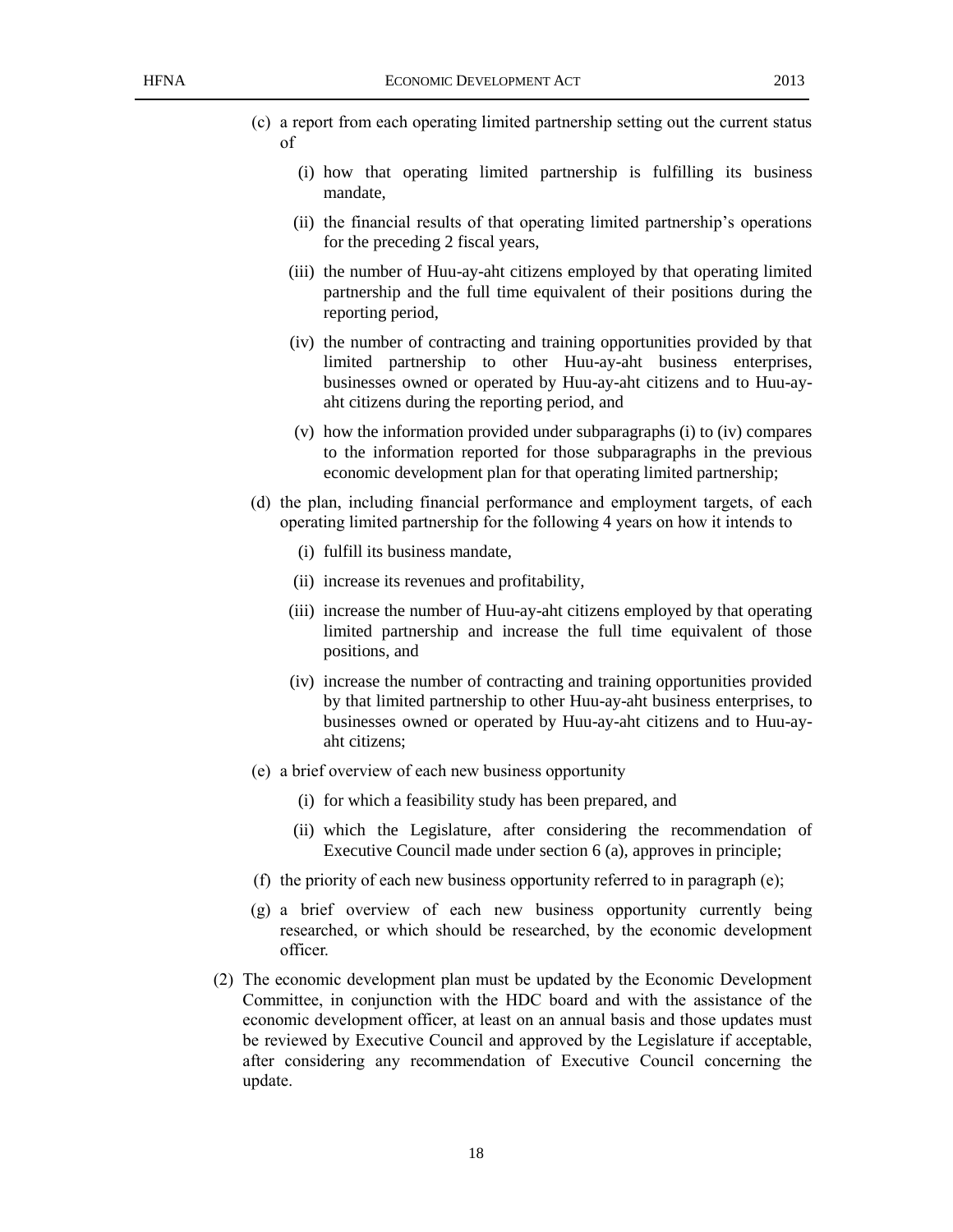#### **Feasibility study**

- **17** (1) The Economic Development Committee may, by resolution, direct the economic development officer to
	- (a) prepare a feasibility study for a new business opportunity, or
	- (b) review a feasibility study prepared by or for a Huu-ay-aht business enterprise.
	- (2) A feasibility study must include the following:
		- (a) an assessment of the new business opportunity as compared to other new business opportunities in terms of likely return on investment, risks and sustainability;
		- (b) a description of the purpose of the new business opportunity, the goods or services to be offered and the potential location of the new business opportunity;
		- (c) an overview of the market for the goods or services to be offered, including target consumers, competitors and estimated market share;
		- (d) an estimate of the capital required to establish and maintain the sustainability of the new business opportunity and the planned source of that capital, including, where appropriate, potential business partners;
		- (e) an overview of the possible risks facing the new business opportunity and possible action that could be taken to mitigate those risks;
		- (f) an overview of employment and training opportunities for Huu-ay-aht citizens;
		- (g) a recommendation regarding the viability of the new business opportunity.
	- (3) A direction under subsection (1) (a) may include a requirement to consult with one or more operating boards when preparing the feasibility study.

#### **Business plan**

- **18** (1) If a new business opportunity has been approved in principle by the Legislature and included in the economic development plan, the Economic Development Committee may, by resolution, direct the economic development officer to
	- (a) prepare a business plan for that new business opportunity, or
	- (b) review a business plan prepared by or for a Huu-ay-aht business enterprise.
	- (2) A business plan must include the following:
		- (a) an assessment of the new business opportunity as compared to other new business opportunities in terms of likely return on investment, risks and sustainability;
		- (b) a description of the purpose of the new business opportunity, the goods or services to be offered and the potential location of the new business opportunity;
		- (c) a comprehensive analysis of the market for the goods and services to be offered, including target consumers, competitors and estimated market share;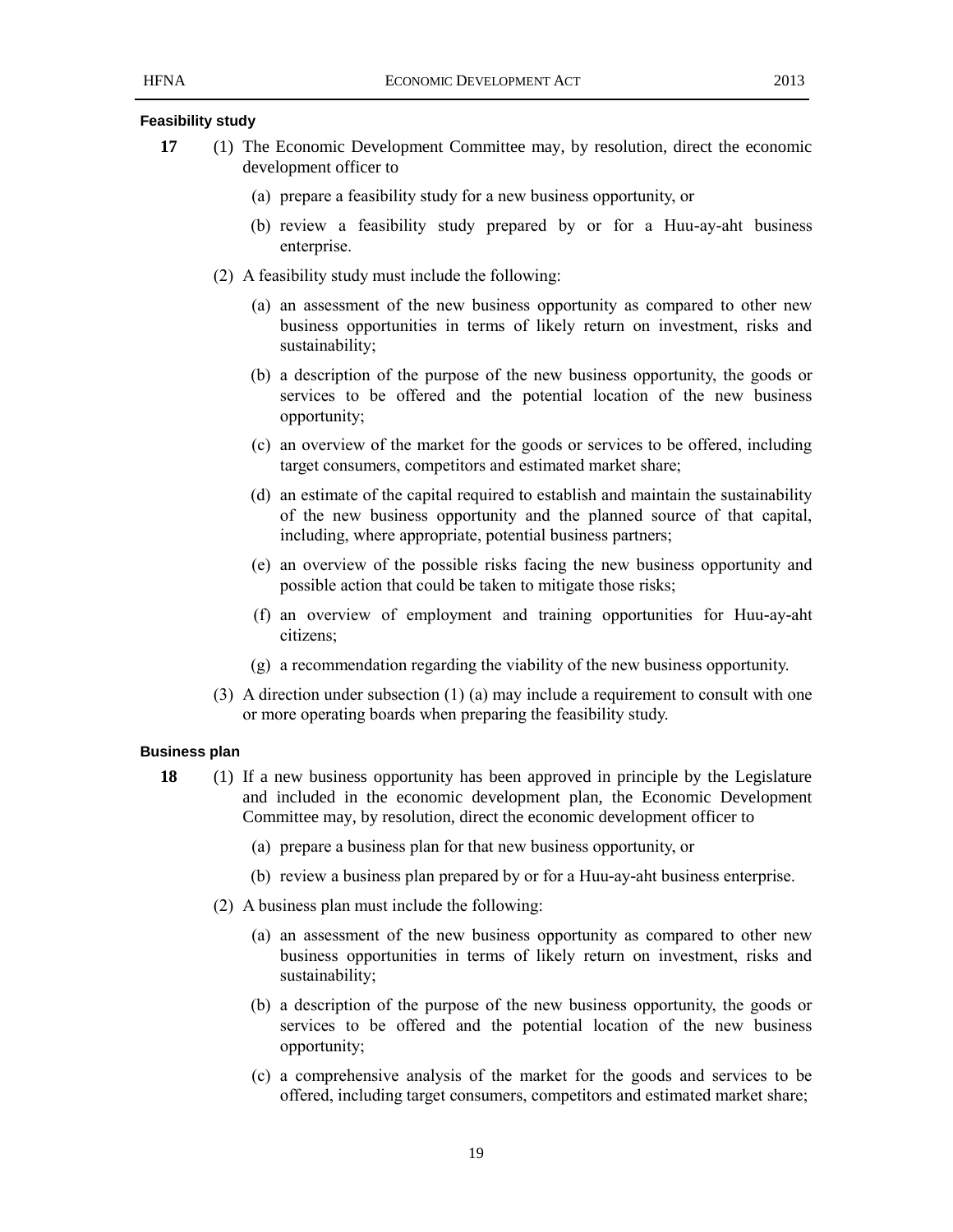- (d) the capital required to establish and maintain the sustainability of the new business opportunity and the planned source of that capital, including, where applicable, the business partners that have expressed interest in participating in the new business opportunity and the capital they will contribute;
- (e) a description of the corporate structure for the new business opportunity;
- (f) an estimate of the profit or loss of the new business opportunity for the first 5 years, including projected financial statements and estimates of return on investment;
- (g) an assessment of the possible risks facing the new business opportunity and possible action that should be taken to mitigate those risks;
- (h) an outline of financial performance, employment and training targets for the first 5 years;
- (i) a description of any other requirements necessary to begin or complete the new business opportunity such as the purchase, leasing, surveying, registration or rezoning of land or other approvals required from the Huu-ayaht or another government.
- (3) A direction under subsection (1) (a) may include a requirement to consult with one or more operating boards when preparing the business plan.

#### **Approval of new Huu-ay-aht business enterprises**

- **19** (1) If a new business opportunity has been approved in principle by the Legislature and included in the economic development plan and a business plan has been prepared in relation to that new business opportunity, after considering that business plan, including the estimated return on investment, and the recommendation of the Economic Development Committee made under section 10 (e), Executive Council may, by resolution, direct that the new business opportunity
	- (a) be implemented, owned and operated by a new operating limited partnership and, if so directed, that resolution must include the business mandate of that new operating limited partnership,
	- (b) be implemented, owned and operated by an existing operating limited partnership and, if so directed, that resolution amends the business mandate of that existing operating limited partnership by adding a brief description of the nature of the new business opportunity to the existing business mandate of that operating limited partnership, or
	- (c) be left to be developed and owned or operated by a Huu-ay-aht citizen and may, if applicable, indicate which Huu-ay-aht citizen should be offered the opportunity.
	- (2) A resolution made under subsection (1) (a) is deemed to amend the table in the Schedule by
		- (a) adding an additional row containing
			- (i) the name of the new operating limited partnership in Column 1,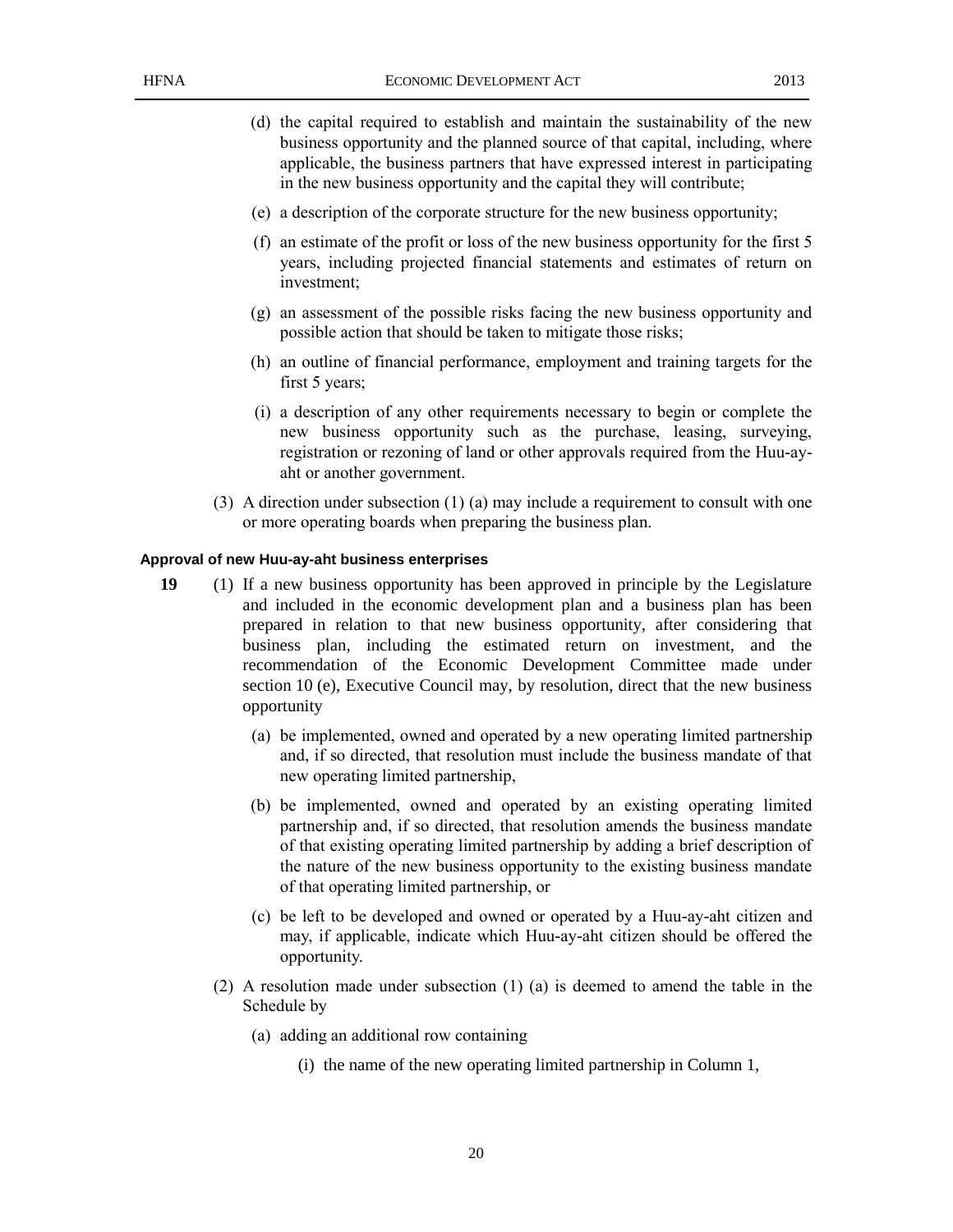- (ii) the registration number of the new operating limited partnership in Column 2, and
- (iii) the business mandate of the new operating limited partnership directed by Executive Council under subsection (1) in Column 3, and
- (b) adding a second additional row containing
	- (i) the name of the new operating general partner in Column 1,
	- (ii) the registration or incorporation number of the new operating general partner in Column 2, and
	- (iii) the business mandate of the new operating general partner directed by Executive Council under subsection (1) in Column 3.
- (3) A resolution made under subsection (1) (b) is deemed to amend the table in the Schedule by adding a brief description of the nature of the new business opportunity as directed by Executive Council under subsection (1) (b) to the existing business mandate of that operating limited partnership set out in Column 3 next to the name and registration number of that operating limited partnership.

#### **Implementation of business plans**

- **20** (1) The applicable operating limited partnership must, to the greatest extent possible, implement any new business opportunity approved by Executive Council under section 19 to be owned or operated by that operating limited partnership in accordance with the business plan for that new business opportunity.
	- (2) The annual plan for each operating limited partnership must include a description of any anticipated material variations to any applicable business plan for that operating limited partnership as it relates to the period covered by that annual plan.
	- (3) The reporting requirements under section 23 (h) must also include a requirement that each operating limited partnership report to the HFN Development Limited Partnership on any material variations to any applicable business plan for that operating limited partnership as it relates to the period covered by the report.

#### **Huu-ay-aht consultation**

- **21** (1) In this section "plan" means a new or updated economic development plan, feasibility study or business plan.
	- (2) Before recommending a plan under this Part, the Economic Development Committee must consult with, in the following order,
		- (a) the Finance Committee on the financial implications for the Huu-ay-aht,
		- (b) the Lands and Natural Resources Committee on land and natural resource implications for the Huu-ay-aht,
		- (c) other persons, organizations and authorities as directed by Executive Council, and
		- (d) the Ha'wiih Council.
	- (3) The Finance Committee and Lands and Natural Resources Committee may engage independent consultants, technical experts or other persons to advise the committee under subsection (2).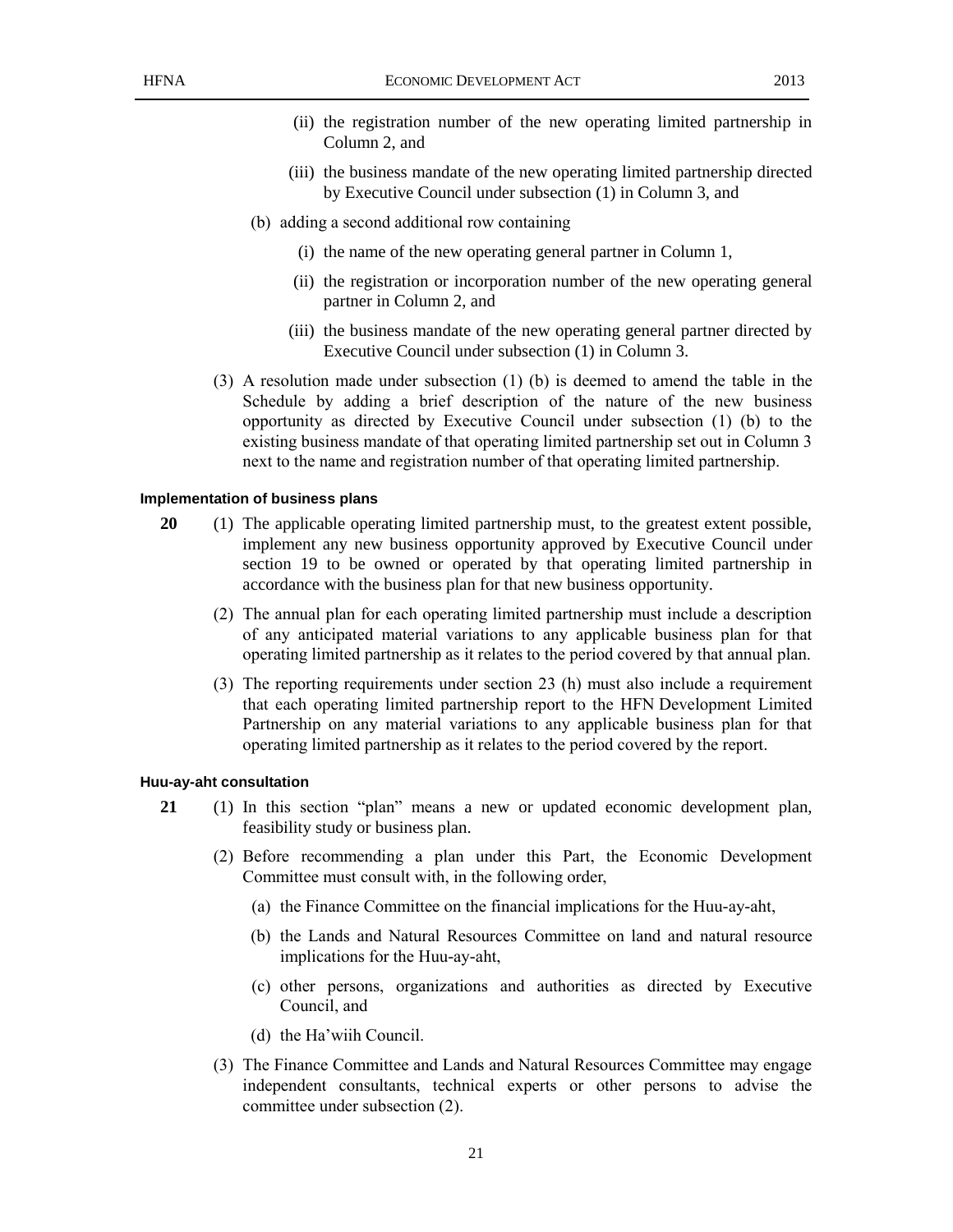(4) The Economic Development Committee must include any comments or recommendations provided under subsection (2) in an appendix to its recommendation on a plan.

## **PART 4 – GOVERNANCE AND FISCAL AGREEMENT**

#### **Executive Council authority**

- **22** (1) Subject to section 23, Executive Council must, by regulation, enter into a governance and fiscal agreement on behalf of the Huu-ay-aht First Nations, as represented by government, with the HFN Development Limited Partnership, as represented by the Huu-ay-aht Development Corporation, and each operating limited partnership, as represented by each applicable operating general partner.
	- (2) Any amendment to the governance and fiscal agreement requiring the approval of the Huu-ay-aht First Nations may be approved by resolution of Executive Council.

#### **Terms of agreement**

- **23** The governance and fiscal agreement must contain terms addressing the following matters:
	- (a) the process by which new operating limited partnerships are added as a party to, and will be bound by the terms of, the governance and fiscal agreement;
	- (b) the composition of, criteria for appointment and term of each member of each operating board;
	- (c) the circumstances under which a member of an operating board may be removed from office;
	- (d) major business decisions of Huu-ay-aht business enterprises that must not be made without the approval of Executive Council;
	- (e) major business decisions of the operating limited partnerships that must not be made without the approval of the HDC board;
	- (f) annual planning requirements for Huu-ay-aht business enterprises;
	- (g) reporting requirements that require the HFN Development Limited Partnership to report at least quarterly to Executive Council on its financial and operational circumstances;
	- (h) reporting requirements that require each operating limited partnership to report at least monthly to the HFN Development Limited Partnership on its financial and operational circumstances;
	- (i) written operational policies and procedures that must be developed, adopted and implemented by each operating board.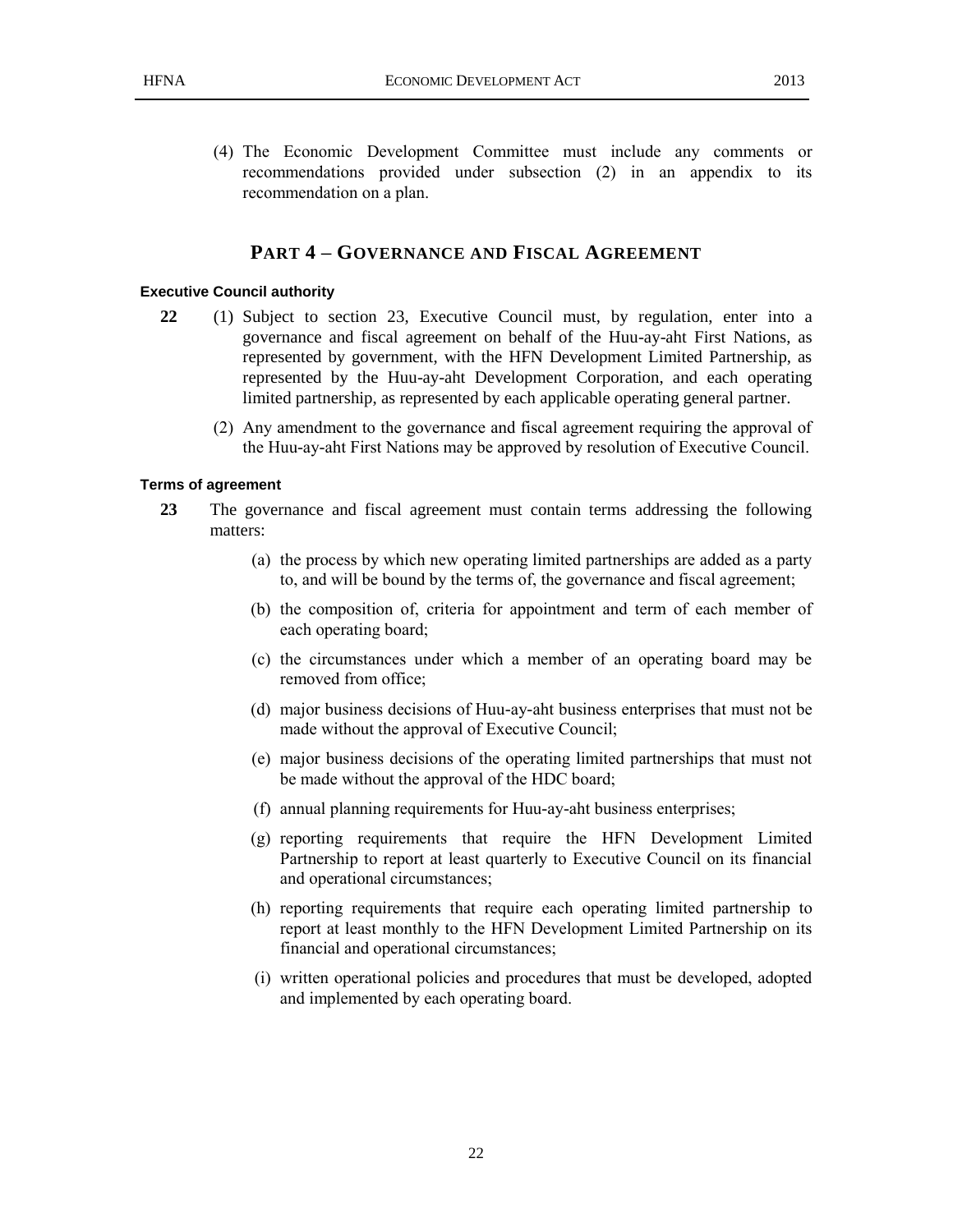## **PART 5 – DIRECTION BY RESOLUTION**

#### **Direction by Executive Council**

- **24** Subject to section 28, Executive Council may, by resolution, direct a Huu-ay-aht business enterprise in respect of the following matters that relate to that Huu-ay-aht business enterprise if Executive Council is of the opinion that it is in the best interests of the Huu-ay-aht to do so:
	- (a) a major decision, as that term is defined in the governance and fiscal agreement, of the HFN Development Limited Partnership or the Huu-ay-aht Development Corporation that is stated in that agreement to require approval of Executive Council;
	- (b) a major decision, as that term is defined in the governance and fiscal agreement, of an operating limited partnership or an operating general partner that is stated in that agreement to require approval of Executive Council;
	- (c) any other responsibilities of Executive Council set out in this Act, the constating documents of the HFN Development Limited Partnership or the Huu-ay-aht Development Corporation as it relates to a Huu-ay-aht business enterprise.

#### **Consultation**

**25** Before giving a direction under section 24, Executive Council must consult with, and consider any recommendation from, the Economic Development Committee with respect to the content and effect of the direction.

#### **Tabling direction**

**26** Executive Council must cause a copy of a direction given under section 24 to be laid before the Legislature for its information at the first session of the Legislature after that direction is given.

#### **Notification of implementation**

**27** On implementing a direction in accordance with this Part and completing all actions required by the direction to be taken, the Huu-ay-aht Development Corporation or operating general partner, as applicable, must notify Executive Council in writing that the direction has been implemented.

#### **Restriction**

- **28** No direction may be issued under section 24 that is
	- (a) intended or likely to interfere with an operational decision, as that term is defined in section 41, or
	- (b) contrary to the annual plan or business mandate of the HFN Development Limited Partnership.

#### **Implementation**

**29** The applicable HDC board or operating board must ensure that a direction given in accordance with this Part is implemented in a prompt and efficient manner and, if in so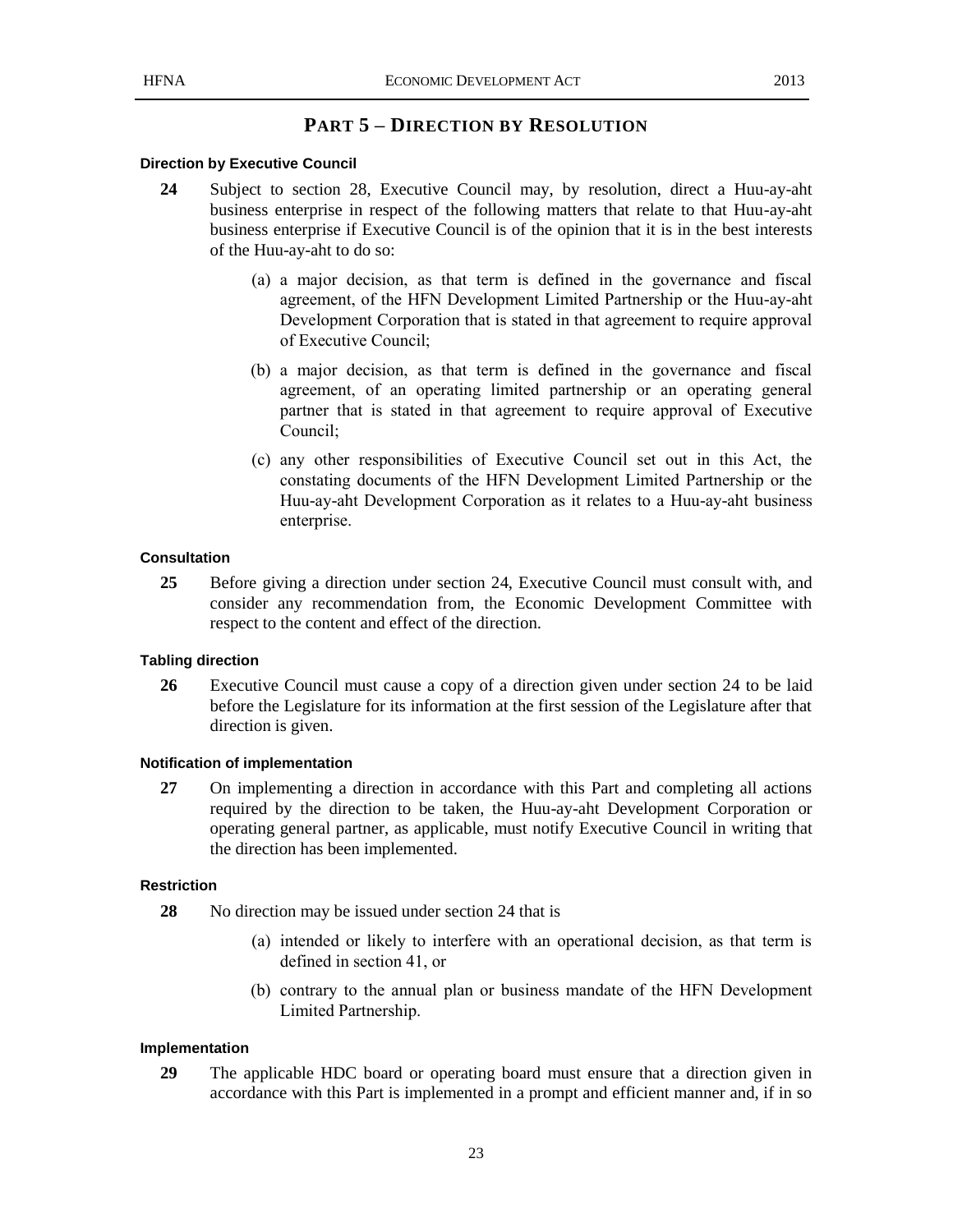doing, the applicable HDC board or operating board acts in accordance with section 32, no member of the HDC board or operating board is liable for any consequences arising from the implementation of that direction.

#### **Best interests**

**30** Compliance by the applicable HDC board or operating board with a direction given in accordance with this Part is deemed for all purposes to be in the best interests of the HFN Development Limited Partnership, the Huu-ay-aht Development Corporation, the operating limited partnership or operating general partner, as applicable.

## **PART 6 – DIRECTORS AND OFFICERS**

#### **Definitions**

**31** In this Part, unless the context requires otherwise:

**"board"** means an operating board or the HDC board, as applicable;

**"director"** means a member of an operating board or the HDC board, as applicable;

**"officer"** means an officer of the Huu-ay-aht Development Corporation or an operating general partner, as applicable.

#### **Duty of care of directors and officers**

- **32** Every director and officer, in exercising his or her powers or performing his or her duties, must
	- (a) act honestly and in good faith with a view to the best interests of the applicable Huu-ay-aht business enterprise, and
	- (b) exercise the care, diligence and skill that a reasonably prudent person would exercise in comparable circumstances.

#### **Duty to comply**

**33** Every director and officer must comply with this Act, the regulations, the constating documents and policies of the applicable Huu-ay-aht business enterprise or any subsidiary and any direction given to the applicable Huu-ay-aht business enterprise by Executive Council in accordance with Part 5.

#### **Reliance on statements**

- **34** A director or an officer is not liable for a breach of his or her duty under section 32 or 33 if he or she relies in good faith on
	- (a) financial statements of the applicable Huu-ay-aht business enterprise represented to him or her by an officer of that Huu-ay-aht business enterprise or in a written report of the auditor of that Huu-ay-aht business enterprise as fairly reflecting the financial condition of that Huu-ay-aht business enterprise, or
	- (b) a report of a lawyer, accountant, engineer, appraiser or other person whose position or profession lends credibility to the statement that person has made.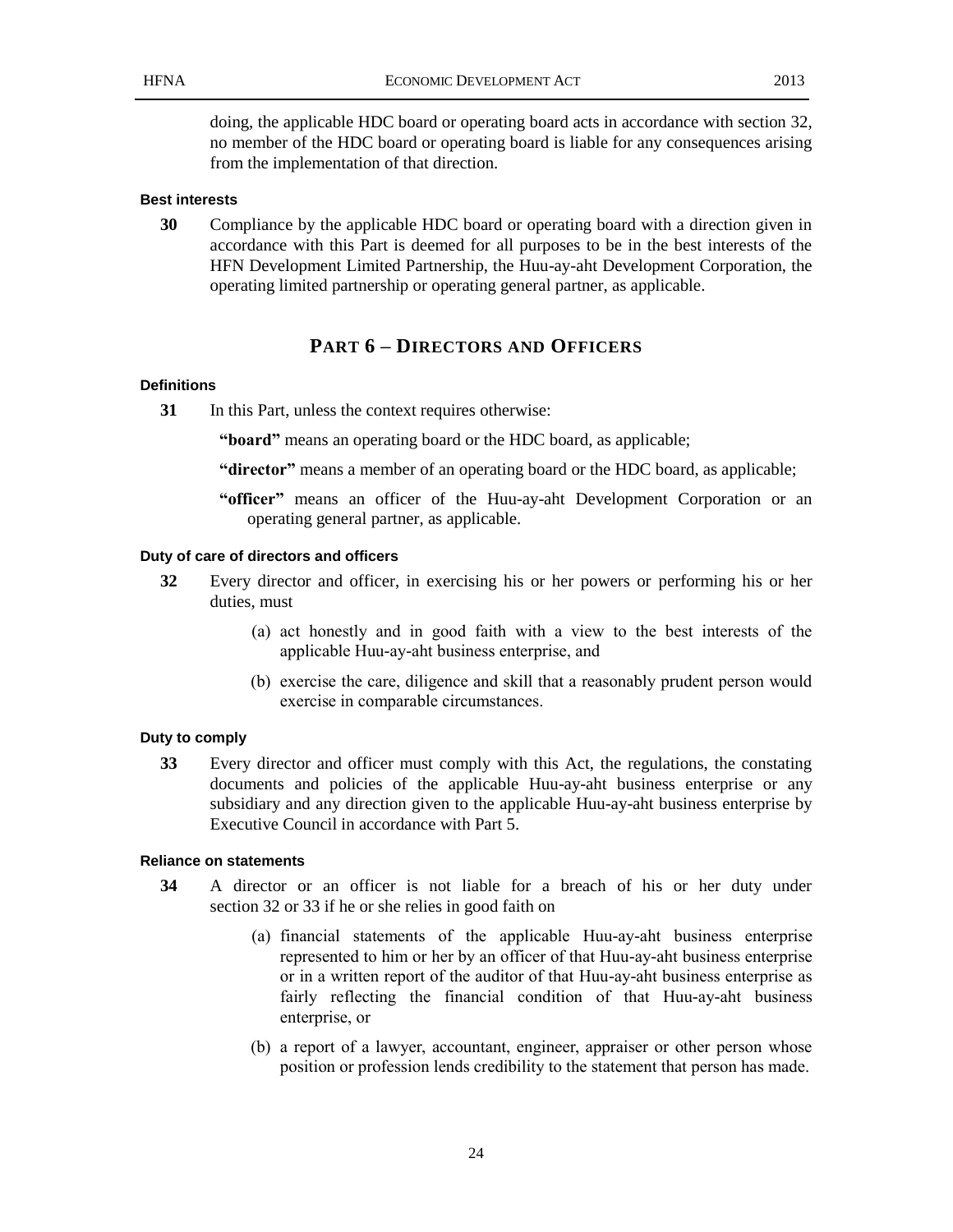#### **Disclosure of interest in contract**

- **35** A director or an officer who is
	- (a) a party to a material contract or proposed material contract with the applicable Huu-ay-aht business enterprise, or
	- (b) a director or an officer of, or has a material interest in, any person who is a party to a material contract or proposed material contract with that business,

must disclose in writing to that Huu-ay-aht business enterprise, or request to have entered in the minutes of a meeting of the board of that Huu-ay-aht business enterprise, the nature and extent of his or her interest in the material contract or proposed material contract.

#### **Time for disclosure**

- **36** (1) The disclosure required by section 35 must be made,
	- (a) in the case of a director, including a director who is also an officer,
		- (i) at the meeting of the board of the applicable Huu-ay-aht business enterprise at which the contract is first considered,
		- (ii) if the director was not then interested in the contract, at the first meeting of the board of that Huu-ay-aht business enterprise after he or she becomes interested in the contract,
		- (iii) if the director becomes interested after the contract is made, at the first meeting of the board of that Huu-ay-aht business enterprise after he or she becomes interested in the contract, or
		- (iv) if the director was interested in the contract before becoming a director, at the first meeting of the board of that Huu-ay-aht business enterprise after he or she becomes a director, or
	- (b) in the case of an officer who is not a director,
		- (i) immediately after he or she becomes aware that the contract or proposed contract is to be considered or has been considered at a meeting of the board of the applicable Huu-ay-aht business enterprise,
		- (ii) if the officer becomes interested after the contract is made, immediately after he or she becomes interested in the contract, or
		- (iii) if the officer was interested in the contract before becoming an officer, immediately after he or she becomes an officer of that Huu-ay-aht business enterprise.
	- (2) If a material contract or proposed material contract is one that, in the ordinary course of business for the applicable Huu-ay-aht business enterprise carrying out its business mandate, would not require approval by the board of that Huu-ay-aht business enterprise, a director or an officer
		- (a) must disclose in writing to that Huu-ay-aht business enterprise, or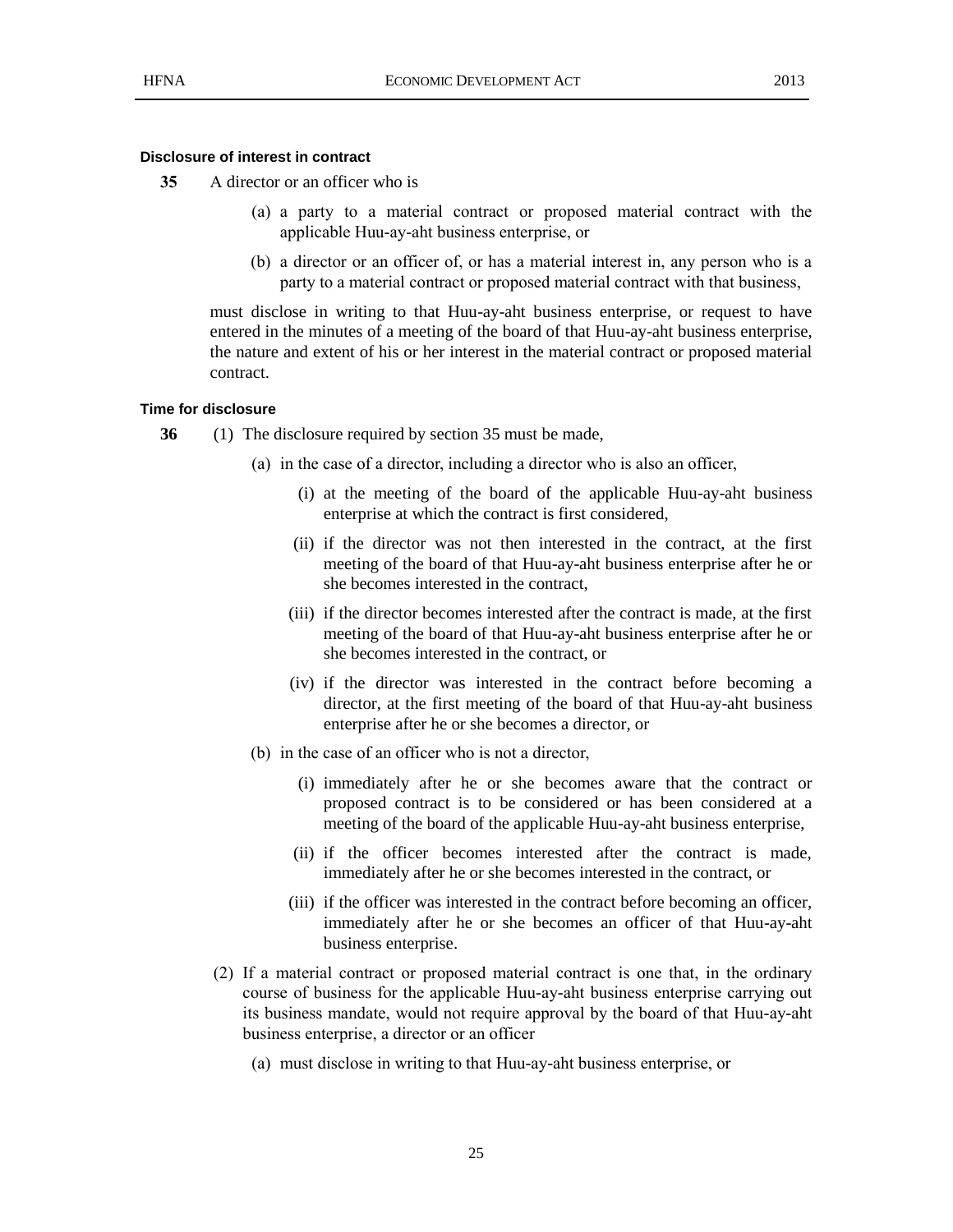(b) request to have entered in the minutes of a meeting of the board of that Huuay-aht business enterprise,

the nature and extent of his or her interest in a material contract or proposed material contract immediately after the director or officer becomes aware of the contract or proposed contract.

#### **Continuing disclosure**

**37** For the purposes of this Part, a general notice to a board by a director or an officer declaring that he or she is a director or an officer of, or has a material interest in, a person and is to be regarded as interested in any contract made with that person, is a sufficient declaration of interest in relation to any contract made with that person.

#### **Obligation to assist auditor**

- **38** (1) On demand of the auditor of a Huu-ay-aht business enterprise, the present or former directors, officers, employees or agents of that Huu-ay-aht business enterprise must provide
	- (a) information and explanations, and
	- (b) access to records, documents, books, accounts and vouchers of the Huu-ayaht business enterprise or any of its subsidiaries

that the auditor reasonably considers necessary or advisable to enable him or her to prepare any report required under this Act, under the governance and fiscal agreement or by a board.

- (2) On demand of the auditor of a Huu-ay-aht business enterprise, the directors of the Huu-ay-aht business enterprise must
	- (a) obtain from the present or former directors, officers, employees or agents of any subsidiary of that Huu-ay-aht business enterprise the information and explanations the auditor reasonably considers necessary or advisable to enable him or her to prepare any report required
		- (i) under this Act,
		- (ii) under the the governance and fiscal agreement, or
		- (iii) by a board.
	- (b) provide the auditor with the information and explanations obtained under paragraph (a).
- (3) The auditor of a Huu-ay-aht business enterprise may reasonably rely on any report of any other auditor of a Huu-ay-aht business enterprise.

#### **Obligation to indemnify**

**39** The Huu-ay-aht First Nations may, in accordance with any regulations, and subject to the extent of indemnification permitted by the laws governing the applicable Huu-ayaht business enterprise, indemnify a present or former director or officer and his or her heirs and legal representatives against all costs, charges and expenses, including an amount paid to settle any action or satisfy any judgment, that are reasonably incurred by him or her in respect of any civil, criminal, administrative or investigative action or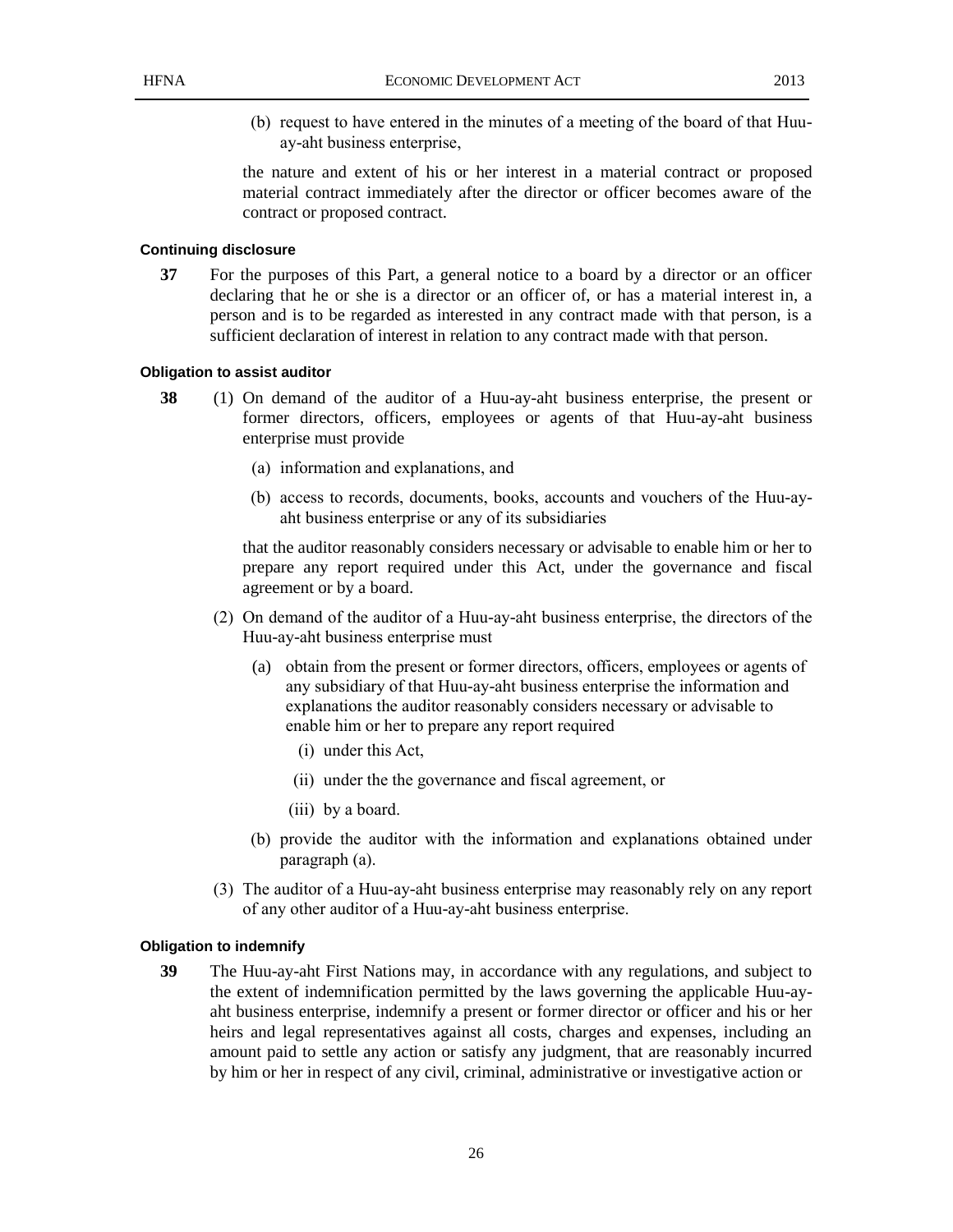- (a) acted honestly and in good faith with a view to the best interests of the applicable Huu-ay-aht business enterprise, and
- (b) in the case of any criminal or administrative action or proceeding that is enforced by a monetary penalty, believed on reasonable grounds that the director's or officer's conduct was lawful.

#### **Regulations under this Part**

- **40** Executive Council may make regulations under this Part
	- (a) respecting indemnification and advances under this Part, including terms and conditions governing them,
	- (b) defining, for the purposes of this Part, the meaning of any word or expression used in it but not defined in this Act,
	- (c) prescribing circumstances in which a director or an officer is presumed not to have fulfilled his or her duties to a Huu-ay-aht business enterprise, and
	- (d) respecting the determination of the amounts to be paid as indemnification or advances under this Part.

## **PART 7 –PROHIBITIONS**

#### **Definitions**

**41** (1) In this Part:

- **"interfere with"** means interfere with or attempt to influence, directly or indirectly, by promises, threats or by any other means, including
	- (a) offer to pay, give, lend or procure an inducement, or give a reward or other benefit, to or for any person to have an operational decision made, not made, or be made in a certain manner, or
	- (b) intimidate, impede, attempt to persuade, punish or attempt to compel by threats, abduction, duress or fraudulent means, an operational decision to be made, not made, or made in a certain manner;
- **"operational decision"** means a day-to-day management or administrative decision typically made by management of a trade or business engaged in primarily for the purposes of profit including
	- (a) hiring, promotion, demotion, remuneration, discipline or termination of employment of personnel,
	- (b) assignment of duties or powers to personnel,
	- (c) acquisition of products or services in an amount that does not exceed the limits set out in the governance and fiscal agreement for the acquisition of products or services by a Huu-ay-aht business enterprise,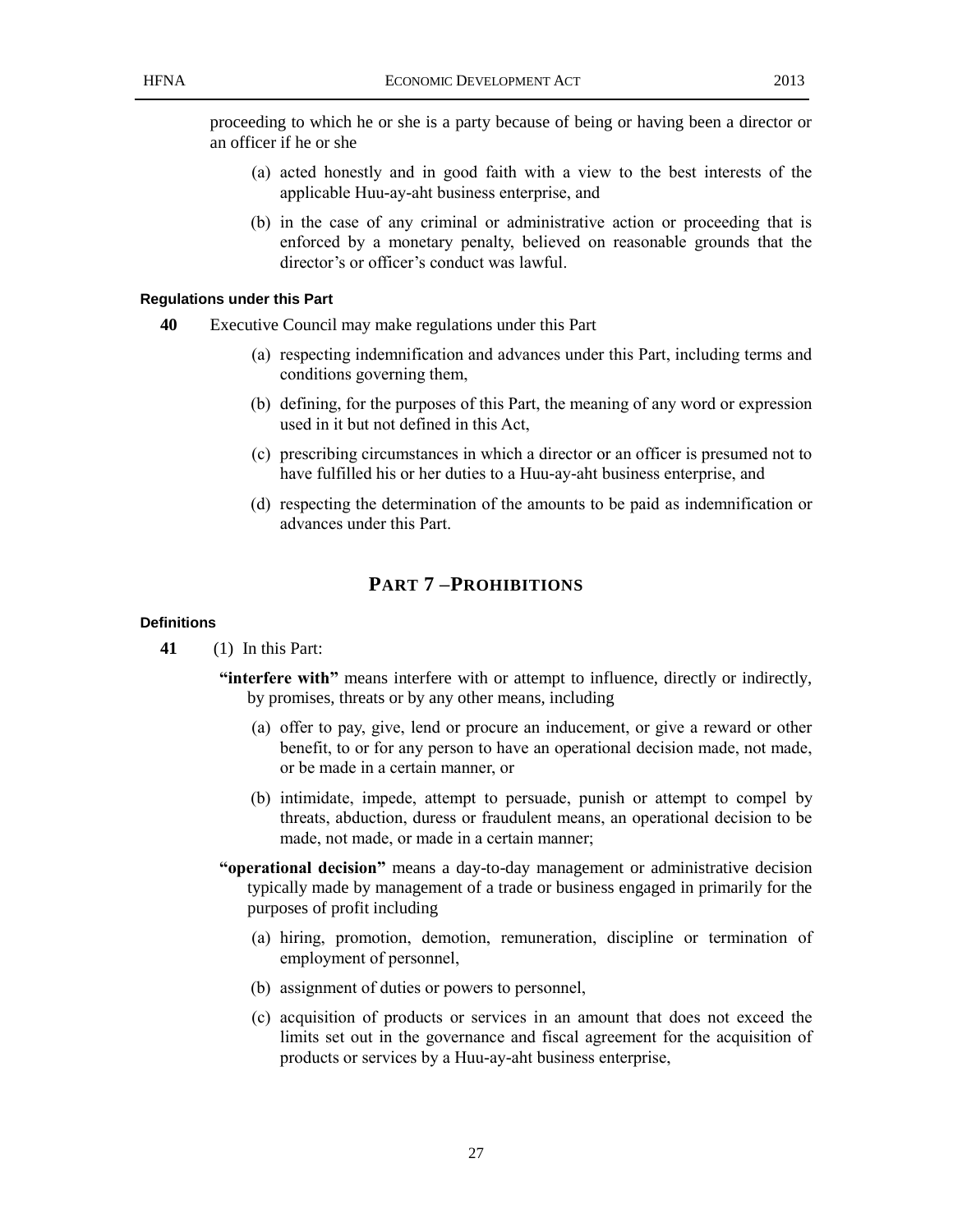- (d) acquisition of capital assets in an amount that does not exceed the limits set out in the governance and fiscal agreement for the acquisition of capital assets by a Huu-ay-aht business enterprise,
- (e) disposition of capital assets or sale of products in the normal course of business in an amount that does not exceed the limits set out in the governance and fiscal agreement for the disposition of capital assets or sale of products in the normal course of business by a Huu-ay-aht business enterprise,
- (f) the provision of services in the normal course of business that are within the business mandate of the Huu-ay-aht business enterprise,
- (g) the acquisition of credit facilities or loans in an amount that does not exceed the limits set out in the governance and fiscal agreement for the acquisition of credit facilities or loans by a Huu-ay-aht business enterprise,
- (h) the opening of accounts at a bank or credit union in accordance with the governance and fiscal agreement, and
- (i) the preparation of an annual plan;
- **"senior member of government"** means a government member, the Executive Director, a director of a department or similar division of Huu-ay-aht administration and, for certainty, includes the economic development officer.
- (2) For certainty, "interfere with" and "operational decision" do not include
	- (a) a decision or the making of a decision,
	- (b) advice or the giving of advice,
	- (c) approve or giving approval,
	- (d) not approving or withholding approval, or
	- (e) a recommendation or the making of a recommendation,

that forms part of, or is necessarily ancillary or incidental to, any power, duty or function of a senior member of government given under this Act, any other Huuay-aht enactment or the governance and fiscal agreement, provided that duty or function is performed or power is exercised in good faith and for a purpose other than to interfere with an operational decision.

#### **Separation of politics and business**

- **42** A senior member of government must not interfere with
	- (a) an operational decision of a Huu-ay-aht business enterprise, or
	- (b) a decision made by an officer, manager or employee of a Huu-ay-aht business enterprise made within the scope of their authority in the normal course of business.

#### **Prohibited and permitted businesses**

- **43** (1) Except as otherwise provided in this Act or a regulation under this Act, a Huu-ayaht body must not
	- (a) carry on a business as a proprietor or trustee,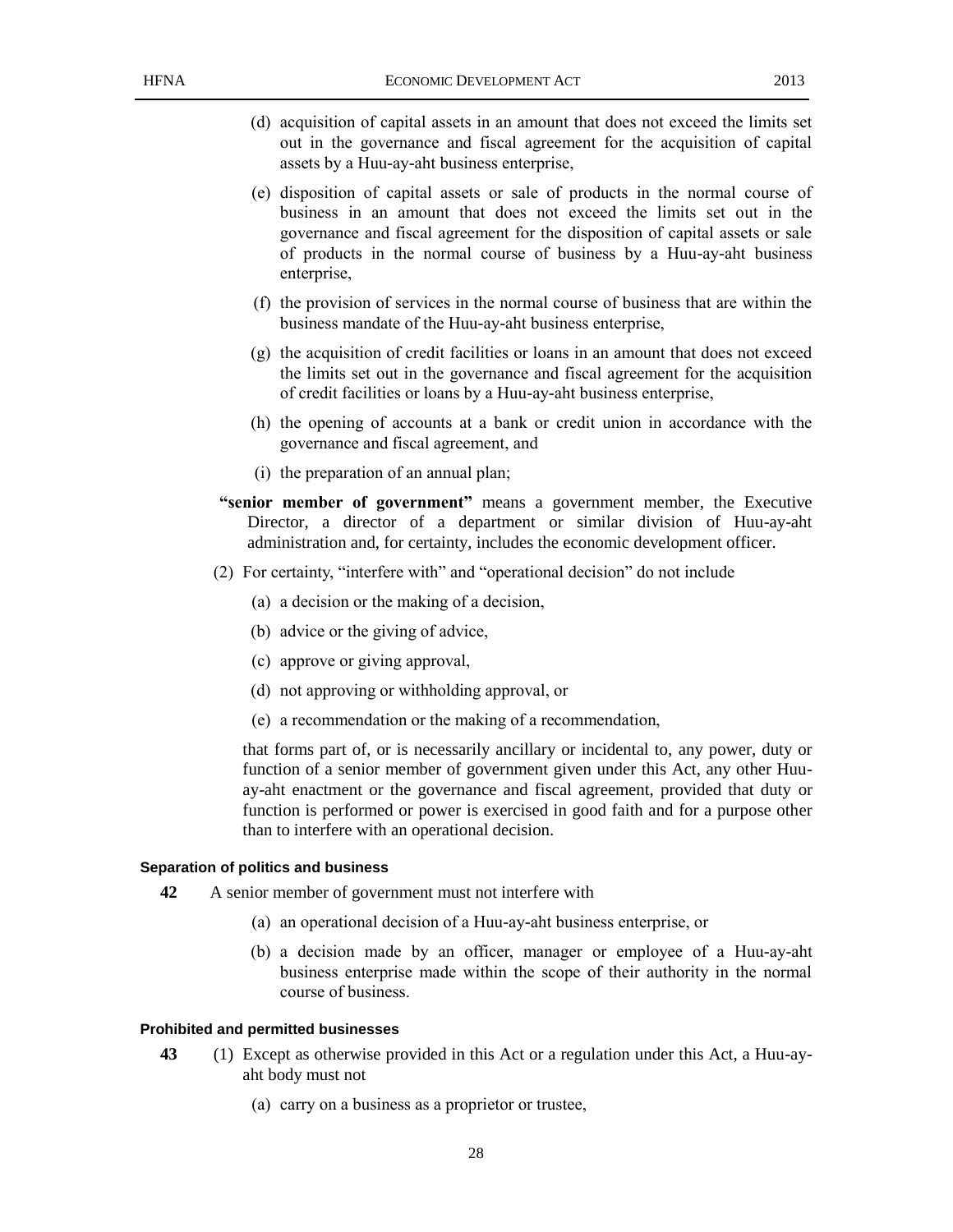- (b) acquire any interest in a partnership as a general partner, or
- (c) act in the capacity of trustee in respect of any property used or held in the course of carrying on a business.
- (2) If approved by Executive Council by resolution a Huu-ay-aht body may engage in a business that
	- (a) is necessarily ancillary or incidental to the provision of programs, services or other functions of government,
	- (b) is not a trade or business engaged in primarily for the purposes of profit and, in the opinion of Executive Council at any time, cannot result in any material liability or otherwise expose the property or resources of the Huu-ay-aht First Nations to any material risk, or
	- (c) derives income solely because of granting a lease or licence in, or in respect of
		- (i) an interest in, or licence in relation to, Huu-ay-aht Lands or resources on or under Huu-ay-aht Lands,
		- (ii) any right of the Huu-ay-aht First Nations referred to in Chapter 10 *Fisheries* of the Treaty, or
		- (iii) any other property of the Huu-ay-aht First Nations.

## **PART 8 – GENERAL**

#### **Power to make regulations**

- **44** (1) Executive Council may make regulations referred to in section 39 of the *Interpretation Act*.
	- (2) Without limiting subsection (1), Executive Council
		- (a) must make regulations under section 22 to enter into a governance and fiscal agreement on behalf of the Huu-ay-aht First Nations with the HFN Development Limited Partnership and each operating limited partnership, and
		- (b) may make regulations
			- (i) amending or repealing regulations made under the *Financial Administration Act* to give effect to this Act and regulations, and
			- (ii) giving the tribunal jurisdiction and specifying tribunal practice for the resolution of disputes in respect of the governance and fiscal agreement.

#### **Termination of agreement after referendum**

**45** (1) Executive Council may hold a referendum under section 4 of the *Referendum and Recall Act* to determine the opinion of Huu-ay-aht citizens on whether to terminate the governance and fiscal agreement.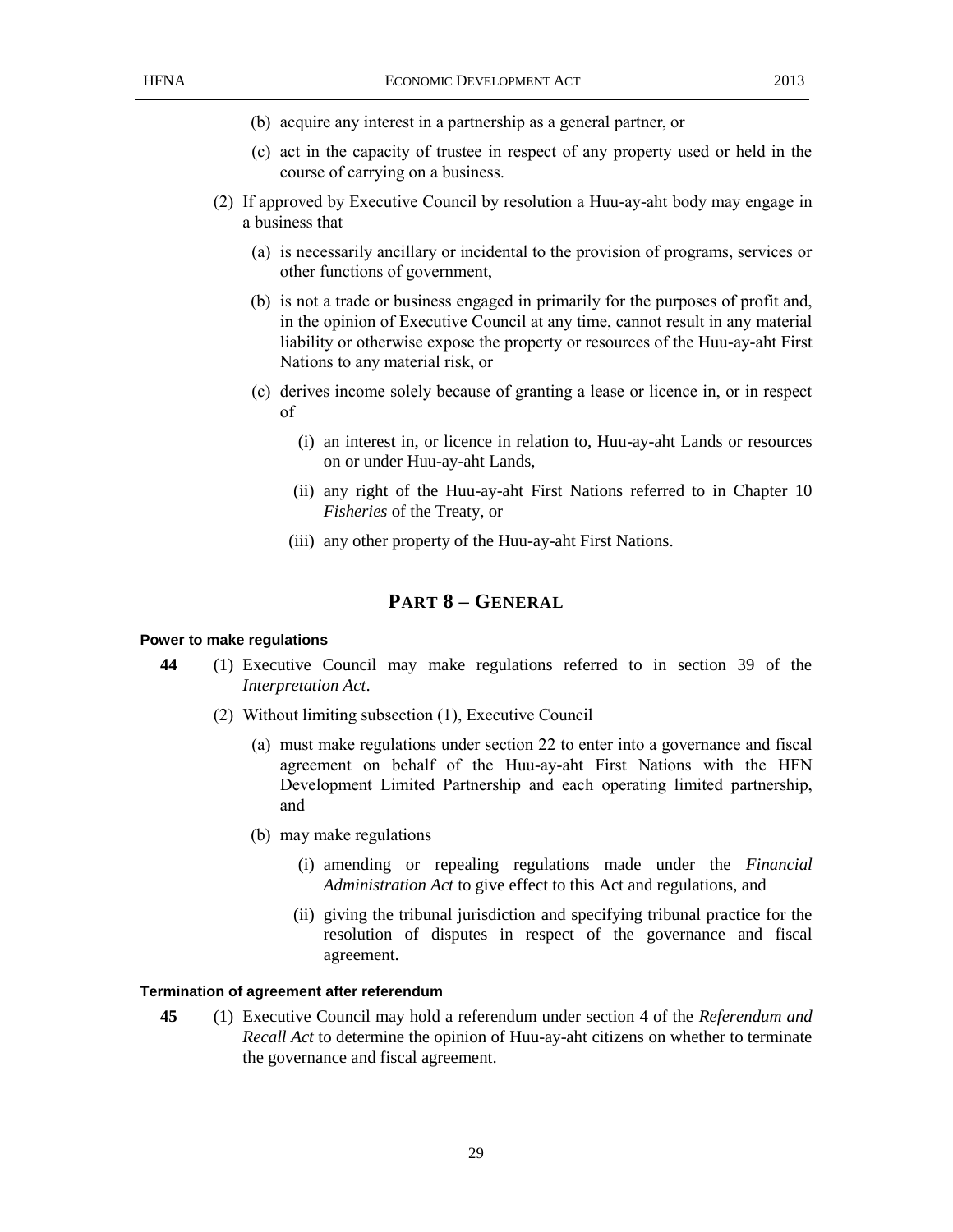- (2) If at least 60% of eligible voters vote for termination of the agreement under subsection (1), Executive Council on behalf of Huu-ay-aht First Nations may terminate the agreement after
	- (a) delivering written notice of the referendum result to the other signatories to the agreement, and
	- (b) 3 months have elapsed since the last day of delivery of the notice under paragraph (a).

#### **Offences**

- **46** (1) A Huu-ay-aht business enterprise that contravenes section 15 (2) commits an offence and is subject to proceedings under Division 4 of Part 3 of the *Offence and Law Enforcement Act* and liable to a fine not exceeding \$10 000.
	- (2) A director or an officer of a Huu-ay-aht business enterprise that knowingly authorizes an action of the Huu-ay-aht business enterprise that contravenes section 15 (2) commits an offence and is subject to proceedings under Division 4 of Part 3 of the *Offence and Law Enforcement Act* and liable to a fine not exceeding \$10 000.
	- (3) An individual who contravenes section 32, 33, 35, 38 (1) or (2) or 42 commits an offence is subject to proceedings under Division 4 of Part 3 of the *Offence and Law Enforcement Act* and liable to a fine not exceeding \$10 000.

#### **PART 9 – TRANSITIONAL PROVISION AND CONSEQUENTIAL AMENDMENTS**

#### **Transition**

**47** Each limited partnership and corporation listed in Column 1 of the table in the Schedule on the date this Act comes into force is a Huu-ay-aht business enterprise for the purposes of this Act and has the business mandate set out in Column 3 of that table next to its name and registration number.

#### *Consequential Amendments*

#### *Code of Conduct and Conflict of Interest Act*

- *48 Section 2 is amended*
	- *(a) in the definition of "***director***", by striking out "*or a Huu-ay-aht business enterprise*",*
	- *(b) in the definition of "***Huu-ay-aht body***", by striking out "*includes government, Huuay-aht public bodies, and Huu-ay-aht business enterprises*" and substituting "*means government and Huu-ay-aht public bodies*", and*
	- *(c) in the definition of* **"Huu-ay-aht business enterprise"***, by striking out "Financial Administration Act" and substituting "Economic Development Act".*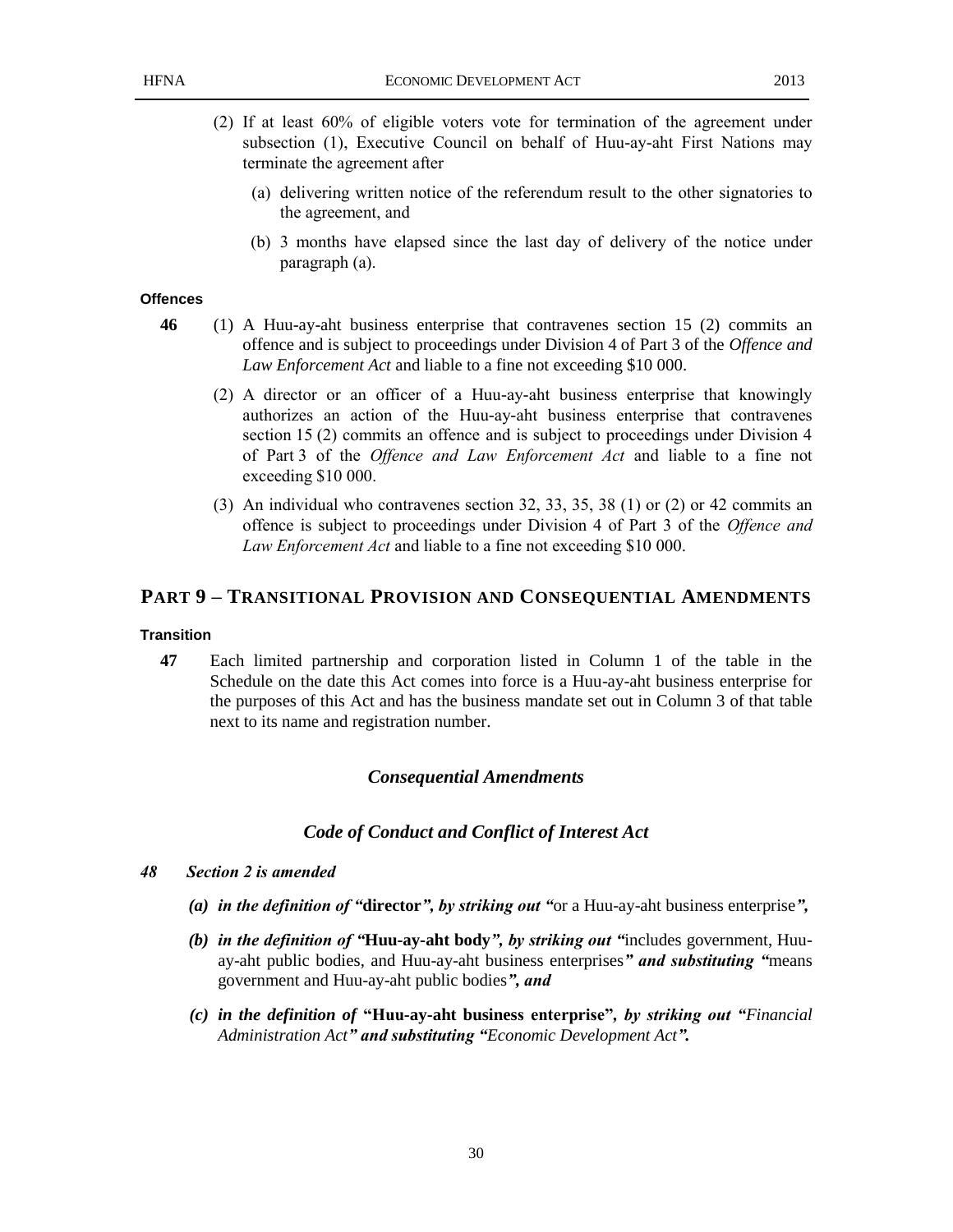### *Financial Administration Act*

#### *49 Section 3 of the Financial Administration Act is amended*

- *(a) in the definition of "***Huu-ay-aht body***", by striking out "*includes government, Huuay-aht public bodies, Huu-ay-aht business enterprises and other entities owned or controlled, directly or indirectly by government*" and substituting "*means government and Huu-ay-aht public bodies" *and*
- *(b) in the definition of "***Huu-ay-aht business enterprise***" by striking out everything after the word "*means*" and substituting "*Huu-ay-aht business enterprise as defined in the *Economic Development Act".*
- *50 The following provisions are repealed:*
	- *(a) the definition of* **"Economic Development Committee"** *in section 3;*
	- *(b) sections 5 (f), 8, 9, 57, 71 and 85 (2) (a).*
- *51 Section 26 (2) (f) is amended by striking out "*and Huu-ay-aht business enterprise*".*
- *52 Section 62 (3), is amended by striking out "*economic development policy regulation*" and substituting "Economic Development Act".*

#### *Interpretation Act*

#### *53 Schedule 1 of the Interpretation Act is amended*

- *(a) in the definition of "***Huu-ay-aht body***", by striking out "*includes government, Huuay-aht public bodies, Huu-ay-aht business enterprises and other entities owned or controlled, directly or indirectly by government*" and substituting "*means government and Huu-ay-aht public bodies", *and*
- *(b) in the definition of "***Huu-ay-aht business enterprise***", by striking out "Financial Administration Act" and substituting "Economic Development Act".*
- *54 Schedule 2 is amended in the table by striking out the following row:*

| Economic Development | <b>Financial Administration Act</b> |  |
|----------------------|-------------------------------------|--|
| Committee            |                                     |  |

#### *and substituting the following row:*

| Economic Development | Economic Development Act |  |
|----------------------|--------------------------|--|
| Committee            |                          |  |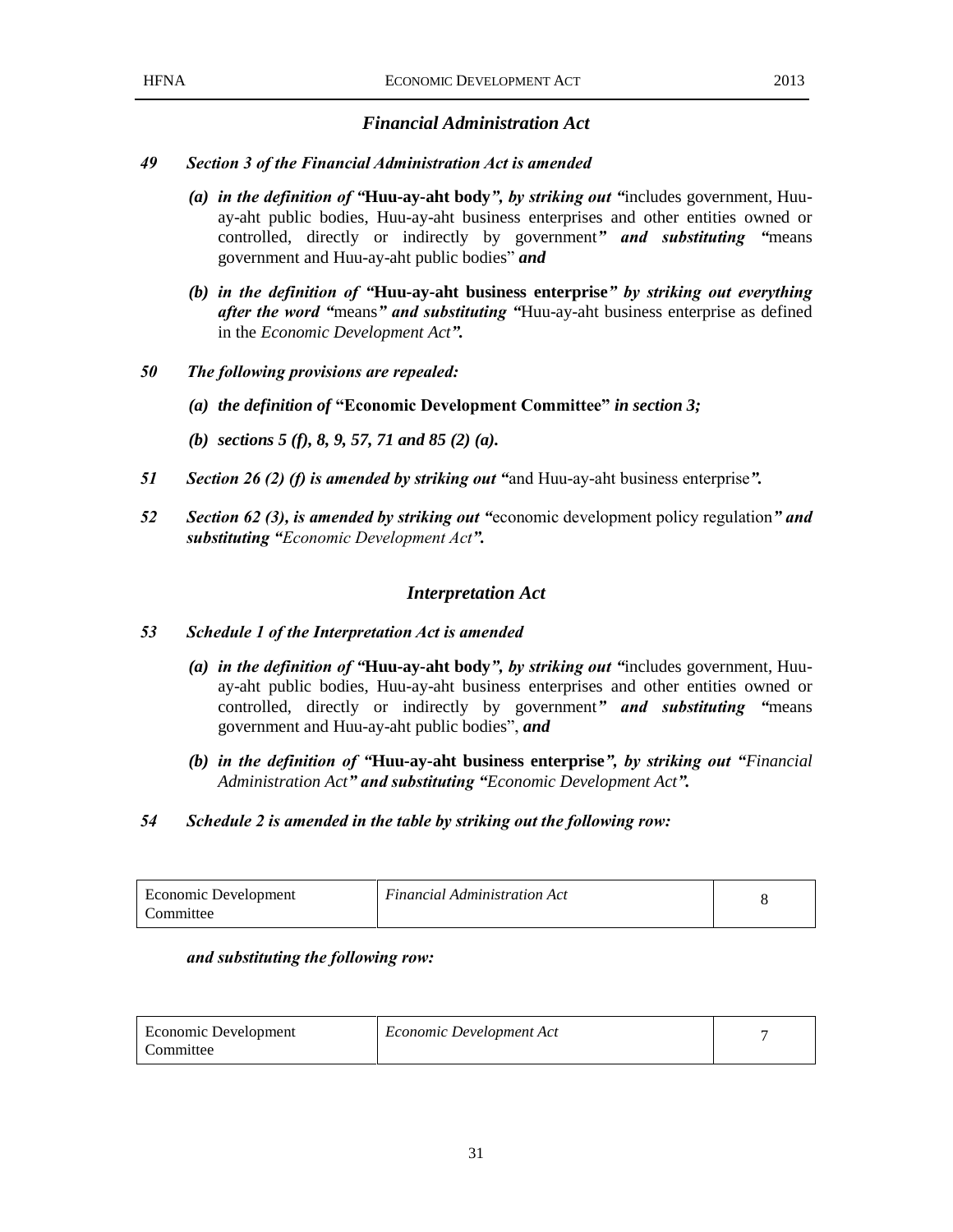## *Land Act*

#### *55 Section 2 of the Land Act is amended*

- *(a) in the definition of "***Huu-ay-aht body***", by striking out "*includes government, Huuay-aht public bodies, Huu-ay-aht business enterprises and other entities owned or controlled, directly or indirectly by government*" and substituting "*means government and Huu-ay-aht public bodies", *and*
- *(b) in the definition of "***Huu-ay-aht business enterprise***", by striking out "Financial Administration Act" and substituting "Economic Development Act".*

#### **Commencement**

- **56** (1) Subject to subsection (2), this Act comes into force on the date of its enactment by the Legislature.
	- (2) Sections 48 and 55 come into force by regulation of Executive Council.
	- (3) A regulation under subsection (2) regarding section 48 must not be made until
		- (a) the approval of the amendment has been given by the People's Assembly in accordance with section 38 of the *Code of Conduct and Conflict of Interest Act*, and
		- (b) the HDC board has approved code of conduct and conflict of interest guidelines for the HDC board and the operating boards in accordance with the requirements of the governance and fiscal agreement.
	- (4) A regulation under subsection (2) regarding section 55 must not be made until the approval of the amendment has been given by the People's Assembly in accordance with section 60 of the *Land Act*.